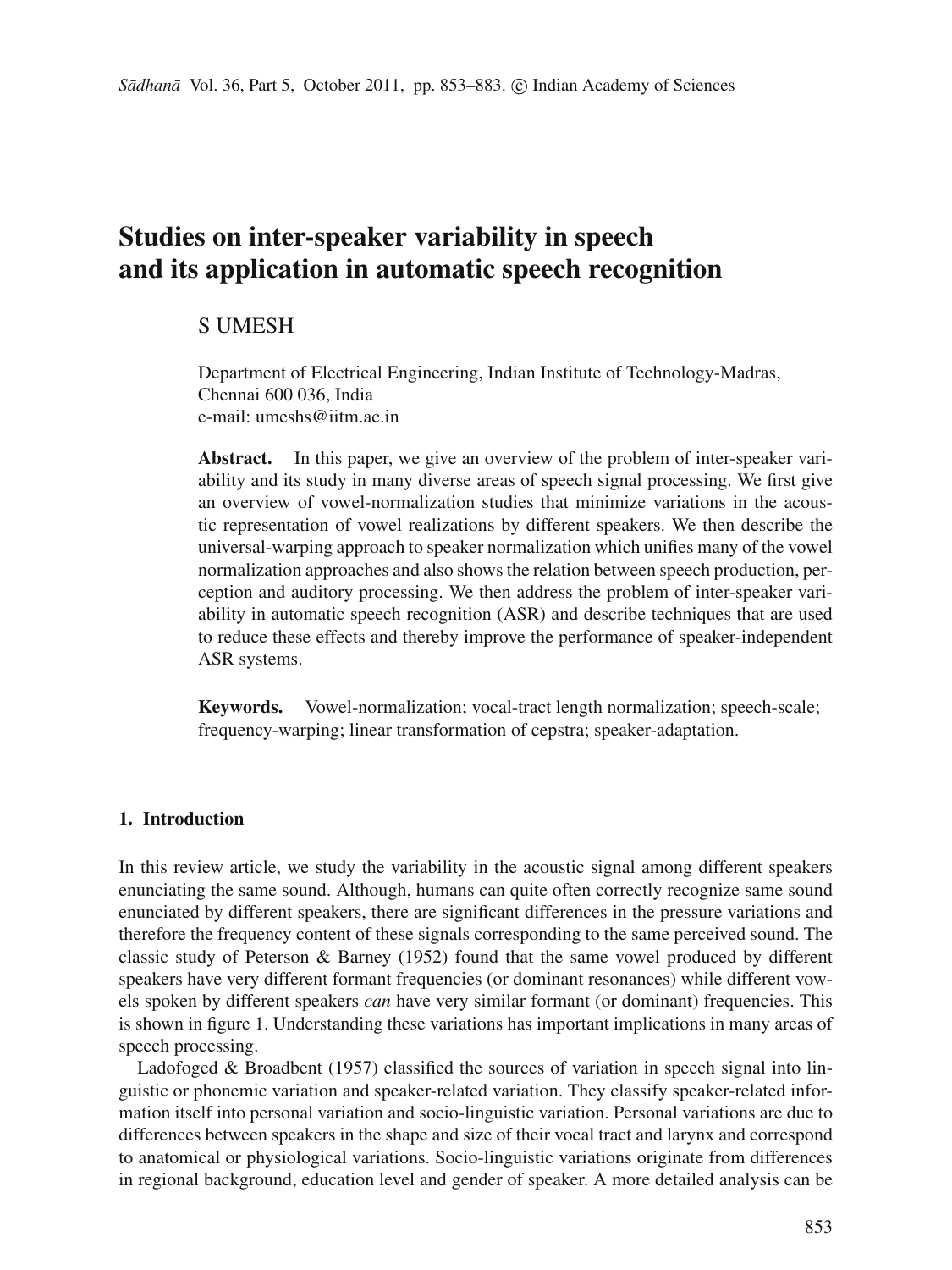

**Figure 1.** This figure is taken from the classic study of Peterson & Barney (1952) which shows that the formant frequencies  $F_1$  and  $F_2$  have significant variations among different speakers enunciating the same vowel. It also shows the overlap between the different vowel classes.

found in Adank (2003) and Adank *et al* (2004). Some researchers also have a third source of variation attributed to the emotional state of the speaker. Physiological variations are often regarded as the major source of inter-speaker variations and most studies in literature have focussed on reducing the variations due to anatomical differences. In this review, therefore, we will focus only on studies and methods that attempt to reduce inter-speaker variations by *normalizing* the physiological differences.

Much work in normalization is focussed on developing procedures to improve the classification performance of vowels by reducing inter-speaker variations and thereby improving the separability between vowel classes. These are usually referred to as vowel normalization procedures. There are two broad normalization procedures – formant-based and whole-spectrum-based. In formant-based procedures, normalization is done to minimize the variations within a vowel class spoken by different speakers, while maximizing the separability between vowel classes by transforming the values of the formant (or dominant) frequencies. Whole-spectrum-based normalization procedures use the entire frequency-spectrum, instead of estimating dominant frequencies or formants. Vowel normalization procedures are also classified as intrinsic and extrinsic procedures. Intrinsic vowel normalization procedures use information *only* from that acoustic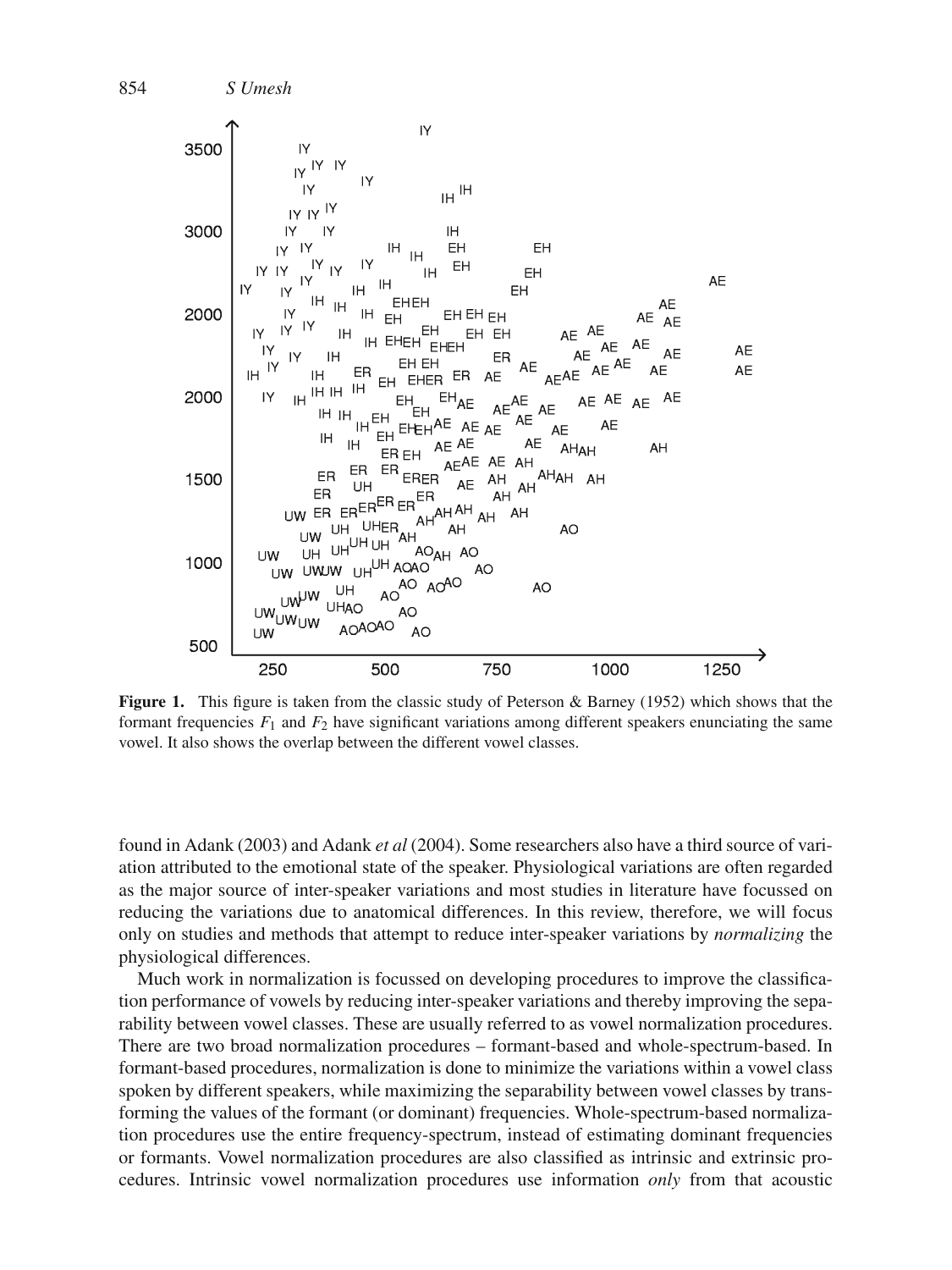realization of that vowel and typically involve non-linear transformation of the frequency scale (Syrdal & Gopal 1986). Extrinsic procedures, on the other hand, use information distributed across many vowel categories for improving vowel classification (Gerstman 1968; Lobanov 1971; Nordström & Lindblom 1975; Nearey 1978). A related question that has been subject of much research is to find the relationship between spectra (or formants) for the same sound enunciated by different speakers. These topics are discussed in the initial sections of this review paper.

Characterizing speaker-variability is also very important in many of today's speech technologies – and we focus on this topic in the later sections of this paper. For example, in speakerindependent automatic speech recognition (SI-ASR), we are interested in 'what is said' rather than 'who said it'. In such cases, the phonemic or linguistic information is useful, while the speaker-related information is noise or unwanted. On the other hand, in text-independent speaker verification task where one identifies a speaker based on his/her voice signal, phonemic information is ignored and speaker-related information is used to help improve the performance. In this review paper, we will describe two standard procedures that are used to reduce inter-speaker variations to improve the performance of SI-ASR, namely, vocal-tract length normalization (VTLN) and speaker-adaptation. In particular, we will discuss the advantages and disadvantages of these two approaches for speaker-normalization and their computational complexity. We also discuss our recent work in developing an approach to combine the advantages of these two approaches and also our efforts in reducing computational complexity of VTLN.

The paper is organized as follows: In section 2, we first review studies done in the area of vowel normalization which try to find a representation that is insensitive to acoustic variations for different speakers enunciating the same sound. We then review our previous work on universal warping function approach to normalization. We show that the universal warping function is remarkably similar to a psycho-acoustic scale called Mel-scale. The Mel-scale has been found to be important in many areas of speech-processing and it is interesting that Mel-scale is also useful in speaker-normalization. Section 4 discusses the affine-model that describes the relationship between two speakers enunciating the same sound. In section 5, we introduce VTLN which is commonly used in most state-of-the-art SI-ASR systems to overcome the problem of inter-speaker variability. We also discuss the advantages and disadvantages of VTLN approach to normalization and the computational complexity involved in implementing it in practice. In section 6, we review many approaches that have been proposed to obtain a linear-transformation for VTLN. These approaches are motivated by a desire to improve the computationally efficiency of VTLN. We also review an alternate approach to reduce speaker-variability in SI-ASR, where the model parameters are linearly transformed to better match the test-speaker data. These techniques are referred to as speaker-adaptation. Finally, we discuss the advantages and disadvantages of VTLN and speaker-adaptation methods and show how our recently proposed transform-based VTLN (T-VTLN) combines the best of both approaches.

#### **2. Vowel normalization**

As mentioned in the introduction, phonetically identical utterances show a great deal of acoustic variation across speakers, even though human listeners are able to correctly identify them despite these variations. It is well known that the first two formants, namely  $F_1$  and  $F_2$ , are sufficient to perceptually identify a particular vowel. A dramatic illustration of the acoustic variation is the study by Peterson  $\&$  Barney (1952) where there is significant overlap between vowel classes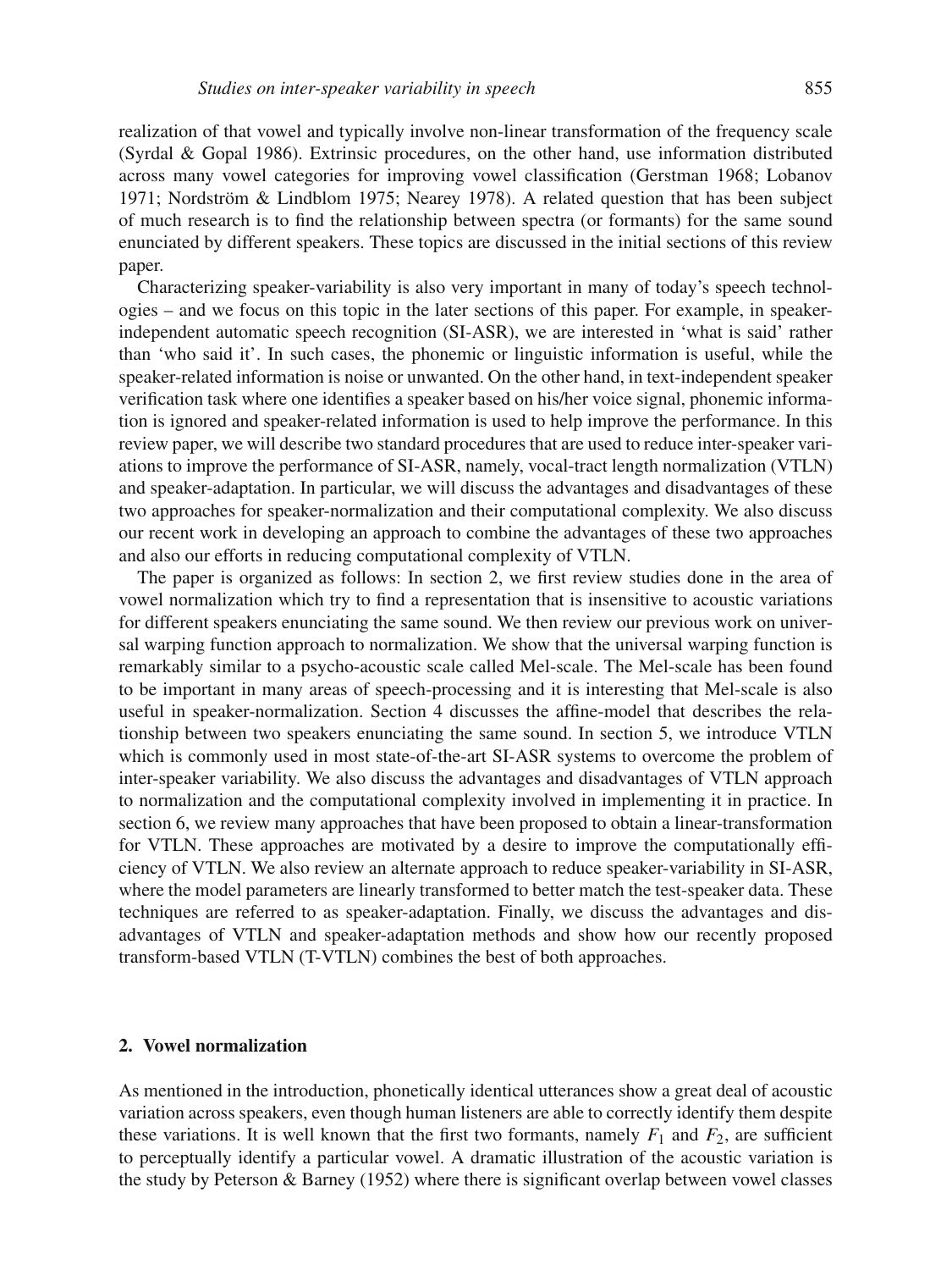in the  $F1 - F2$  plane and yet the human listeners correctly identified all the vowels. Vowelnormalization research tries to find the commonality between these acoustic variations which help listeners correctly identify them.

#### 2.1 *Formant-ratio theory*

One of the earliest approaches to vowel normalization is the formant-ratio theory which is based on the idea that the vowels are relative patterns and not absolute frequencies. Therefore, it is only the ratio of the formants that are important and not the actual frequency values. For example, although absolute values of formant frequencies for a vowel may be different for different speakers, the ratio  $\frac{F_2}{F_1}$ ,  $\frac{F_3}{F_2}$ , etc. would be similar. Equivalently,  $\log(F_2) - \log(F_1)$ , etc. would be similar among different speakers for the same vowel. There have been a number of different variations of this idea proposed by many researchers (Peterson 1961; Sussman 1986; Syrdal & Gopal 1986; Miller 1989).

Some of formant-ratio formulations include those by Syrdal & Gopal (1983) and Miller (1989).

Syrdal–Gopal: 
$$
\begin{cases} \mathcal{B}(F_1) - \mathcal{B}(F_0), \ \mathcal{B}(F_2) - \mathcal{B}(F_1), \\ \mathcal{B}(F_3) - \mathcal{B}(F_2) \end{cases}
$$
Miller:  $\log \left( \frac{F_1}{SR} \right), \ \log \left( \frac{F_2}{F_1} \right), \ \log \left( \frac{F_3}{F_2} \right),$ 

where  $\mathcal{B}(F_i)$  is the 'Bark' equivalent of *i*<sup>th</sup> formant frequency  $F_i$  and SR is the sensory reference derived from the geometric mean of *F*<sup>0</sup> over an interval of time. The Bark scale is a non-linear function of physical frequency,  $f$ , in Hz and is approximately logarithmic for high frequencies and almost linear for low frequencies. Nearey (1978) used constant log-interval normalization given by

Nearey: 
$$
\log(F_1) - \mu_L
$$
,  $\log(F_2) - \mu_L$ ,  $\log(F_3) - \mu_L$ ,

where  $\mu_L$  is mean log-value of the speakers'  $F_1$  and  $F_2$ . Bladon *et al* (1983) proposed a normalization method based on the observation that the average frequency difference between formants of vowels produced by men and those produced by women approximately differ by 1 Bark. This method uses the whole spectrum and not just the formant frequencies. Therefore, their method of normalization involved shifting the women spectrum by 1 Bark unit.

An alternate approach to normalization involves algorithms which assume that all the information about *all* the vowels and the formant frequencies are available for a speaker before normalization is applied. Some of these approaches include those of Gerstman (1968), Lobanov (1971) and Nearey (1978). Although, it does not seem reasonable that in practice a listener has information about all vowels spoken by an unfamiliar speaker to recognize speech to perform this kind of normalization, nevertheless, these methods are useful when automatically classifying vowel classes since they often increase the separability of the overlapping clusters of vowels.

#### 2.2 *Normalization using vocal-tract length – uniform and non-uniform scaling*

VLTN is another approach to reduce inter-speaker variability, where the formants are on a speakerspecific co-ordinate system which is determined by the length of the speaker's vocal-tract. The frequency of the third formant, i.e. *F*3, is causally linked to vocal tract length and was used explicitly by Nordström & Lindblom (1975) in a vowel normalization algorithm. Nordström &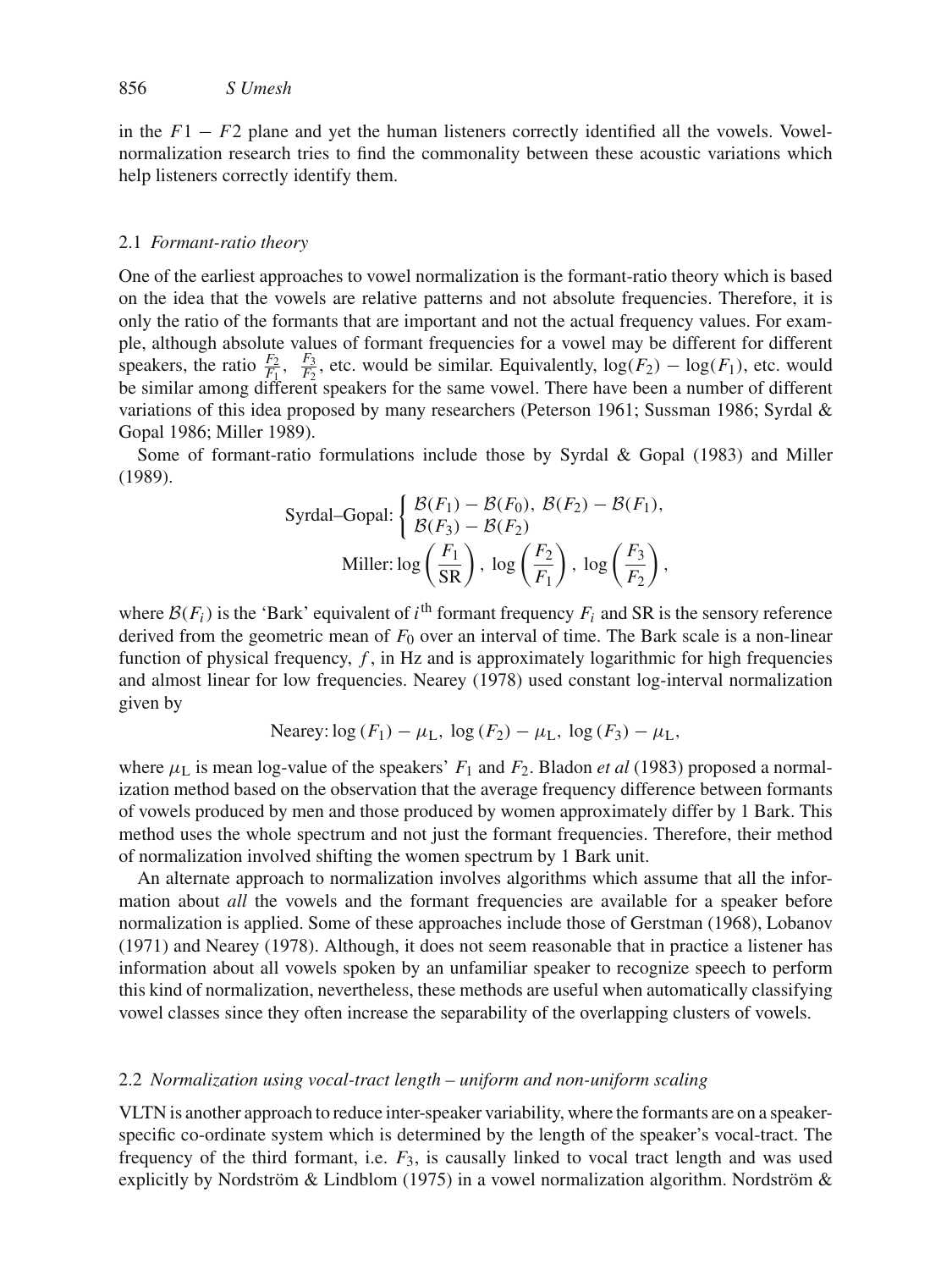Lindblom (1975) proposed a normalization procedure in which *all* the formants of *all the vowels* are scaled by a constant scale factor. This is referred to as uniform scaling. The scale-factor is based on an estimate of the speaker's average vocal-tract length with respect to that of a reference speaker. The vocal-tract length is related to third formants,  $F_3$  of open vowels. Therefore, in this approach, all the formant frequencies of the subject to be normalized are simply divided by the factor  $\alpha_{rs} = \frac{F_{3,s}}{F_{3,r}}$ , where  $\widehat{F}_{3,s}$  and  $\widehat{F}_{3,r}$  are the *average F*<sub>3</sub> of open vowels of the subject, s and the reference speaker, r respectively.

Fant (1975) argued that uniform scaling is a very crude approximation and proposed that the scale factor be made a function of *both formant number and vowel category.* This is referred to as non-uniform scaling. With this approach, Fant claims to reduce the female–male variance to one-half of that remaining after simple uniform-scaling-based normalization suggested by Nordström & Lindblom (1975). Nearey (1978) extensively studied the validity of uniformscaling model and concluded that there may be some systematic speaker-dependent variation supporting some of Fant's observations. However, his efforts to find a better additive transform than log transform (which corresponds to uniform scaling) using generalized linear models did not yield any alternate scale (Nearey 1992).

Fant's non-uniform scaling requires each speaker to have a separate scale-factor for each formant frequency of each vowel category. In other words, if we have 10-vowel categories and each vowel is characterized by three formants, we have 30 scale factors. Fant (1975) uses the scale factor expressed in percentage in his studies, i.e.  $\alpha_s = (1 + \frac{\Gamma_s}{100})$ , and hence the same notation is followed in this discussion. Therefore, the scale factor of the  $j<sup>th</sup>$  vowel and  $n<sup>th</sup>$  formant for a subject speaker, s, is given by  $A_{n,\mathcal{F}_{s}}^{j} = \left(1 + \frac{\Gamma_{n,s}^{j}}{100}\right)$ , where

$$
\Gamma_{n,s}^{j} = \left(\frac{\Gamma_{n,\mathcal{FM}}^{j}}{k_{\mathcal{F}\mathcal{M}}}\right)_{\text{speaker-dependent}}
$$
\n(1)

 $\left(\frac{\Gamma_{n,\mathcal{F}\mathcal{M}}^j}{k_{\mathcal{F}\mathcal{M}}}\right)$  is obtained from vowel data and is *independent of any speaker*. The procedure to estimate  $\left(\frac{\Gamma_{n,\mathcal{F}\mathcal{M}}^j}{k_{\mathcal{F}\mathcal{M}}}\right)$  is described in Fant (1975) and basically corresponds to scale factors between *average male* and *average female* of the database.  $k_{FM}$  is a constant that depends on the average male and average female of the database and is found to be −12.18 for Hillenbrand database (see Fant  $(1975)$  for more details). The speaker-dependence comes from the term  $k_s$  which is estimated from formant frequencies of that speaker. It should be noted that in Fant's normalization scheme, one needs to know the vowel and formant number which may not be practically possible in many real-world applications.

Recently, Umesh *et al* (2002c), have proposed the idea of frequency-dependent scale factor. The basic idea is to model the vowel-category and formant-number-specific scale factor,  $\Gamma_{n,\mathcal{FM}}^{j}$ as a function of frequency. This is reasonable since  $\Gamma^j_{n,\mathcal{FM}}$  is associated with  $n^{\text{th}}$  formantfrequency (in Hz) of *j*<sup>th</sup> vowel, and therefore, we can plot  $\Gamma^j_{n,\mathcal{FM}}$  as a function of frequency as shown in figure 2. It should be noted that there is a strong correlation between the value of the formant frequency and the value of the scale factor, i.e., lower the formant frequency the larger the deviation from  $k_{\text{FM}}$  (= −12.18). The formant frequencies from different speakers are averaged over small frequency bands to obtain a frequency-dependent scale function  $\gamma(f)$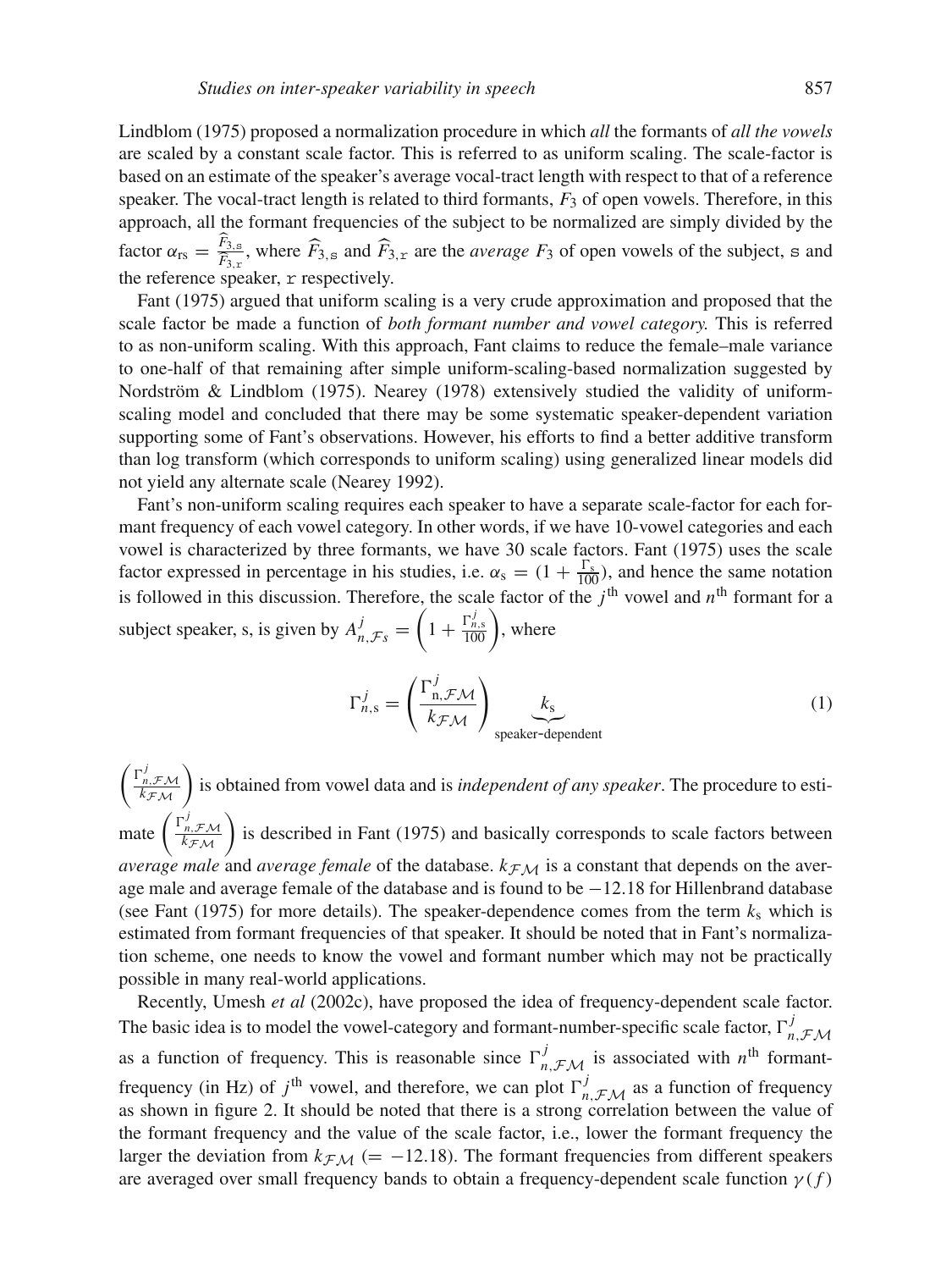

**Figure 2.** The non-uniform scale factors,  $\Gamma^j_{n,\mathcal{F}_s}$ , plotted as a function of the corresponding formant frequency for different speakers in the Hillenbrand database. It should be noted that there is a strong correlation between the value of the formant frequency and the value of the scale-factor  $(\Gamma^j_{n,\mathcal{FM}})$ , i.e., lower the formant frequency, the larger the deviation of  $\Gamma^j_{n,\mathcal{FM}}$  from  $k_{\mathcal{FM}}$  (= -12.18).

which is independent of the speaker as shown in figure 3. The proposed normalization scheme is given by

$$
\rho(k_{\rm s}, f) = \gamma(f) \cdot \left(\frac{k_{\rm s}}{k_{\rm FM}}\right) = \left(\frac{\gamma(f)}{k_{\rm FM}}\right) \cdot \underbrace{k_{\rm s}}_{\text{speaker-dependent}}
$$
\n(2)

where  $k_s$  is a speaker-specific scale-factor (independent of formant-frequency, vowel category, etc.) and  $\gamma(f)$  if the frequency-dependent weighting that is applied on it.  $k_{\mathcal{F}M}$  is a constant that is found to be  $-12.18$  for Hillenbrand database (see Fant (1975) for more details).  $\rho(k_s, f)$  is the speaker and frequency-dependent scaling function, but is independent of vowel category and



**Figure 3.** Frequency-dependent scale factors,  $\gamma(f_i)$  and frequency-dependent scaling function,  $\gamma(f)$  for Hillenbrand databases. It might be easier to understand the weighting function if the reader considers  $\frac{\gamma(f)}{k_{F,M}}$ , where  $k_{\text{FM}} = -12.18$  for Hillenbrand databases.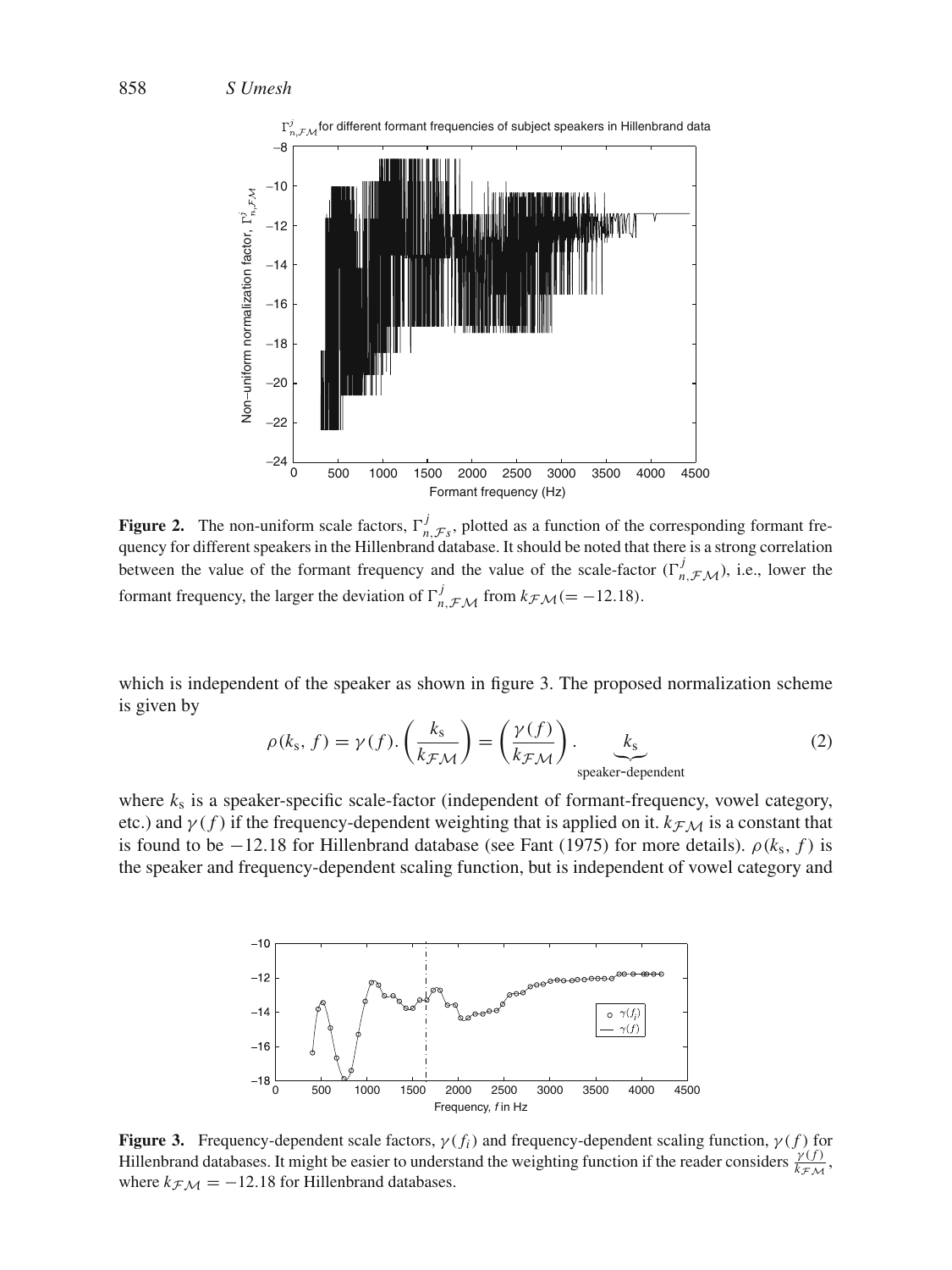

**Figure 4.**  $F_1 - F_2$  and  $F_2 - F_3$  normalization of vowels /aw/, /oa/, /oo/ and /uh/ in Hillenbrand data.

formant number. Although,  $\gamma(f)$  is used for most part of the discussion, it might be easier to understand the weighting function in figure 3 if the reader considers  $\frac{\gamma(f)}{k_{F,M}}$ . The function  $\frac{\gamma(f)}{k_{F,M}}$ weights the speaker-specific scale factor  $k_s$  differently at different frequencies and hence the overall warp-factor varies as a function of frequency. As seen in figure 3,  $\frac{\gamma(f)}{k_{F,M}}$  tends to unity for  $f \ge 1600$  Hz. This agrees with the uniform scaling (i.e., constant scale factor) assumption made for higher formants which are mostly affected by the open-vowel scale-factor, *k*s. The frequency dependence comes from the *weighting* of  $\gamma(f)$  on  $k_s$ .

In Harish *et al* (2009), separate frequency-dependent scaling function is found for different vowels. These functions are used to normalize the vowels in Hillenbrand data since the database provides carefully estimated formant frequencies for every vowel utterance. Figure 4 shows *F*1− *F*<sup>2</sup> and *F*<sup>2</sup> − *F*<sup>3</sup> space normalization for the *back* vowels */aw/*, */oa/*, */oo/* and */uh/* in Hillenbrand data. It is clear from the figure that non-uniform scaling not only reduces the standard deviation of the formants but also improves the separation among vowels that are closely packed in  $F_1-F_2$ and  $F_2 - F_3$  planes, as compared to uniform scaling. The improvement is significant especially in the  $F_2 - F_3$  plane.

#### **3. Vowel-normalization using universal warping function**

In this section, we review our previous work (Umesh *et al* 2002a,b), where we have approached the problem of vowel normalization through the concept of *universal* warping function. The basic idea of universal-warping function is to find a warping function of the frequency-axis that maps the physical frequency,  $f$ , to an alternate domain,  $v$ , such that, in the alternate domain speaker-dependent parameter separates out as a pure translation factor. It is 'universal' in the sense that the same mapping should be applicable to *all speech data* irrespective of the speaker. Throughout this paper, when we talk of spectra (i.e., functions of frequency), we use *f* to denote the frequency variable, and when we talk of formants (i.e., specific frequency values) we use  $F_i$ to denote the *i*th formant frequency. The 'universal'-warping approach assumes that the speaker dependencies can be modelled through a single translation factor. For example, the commonly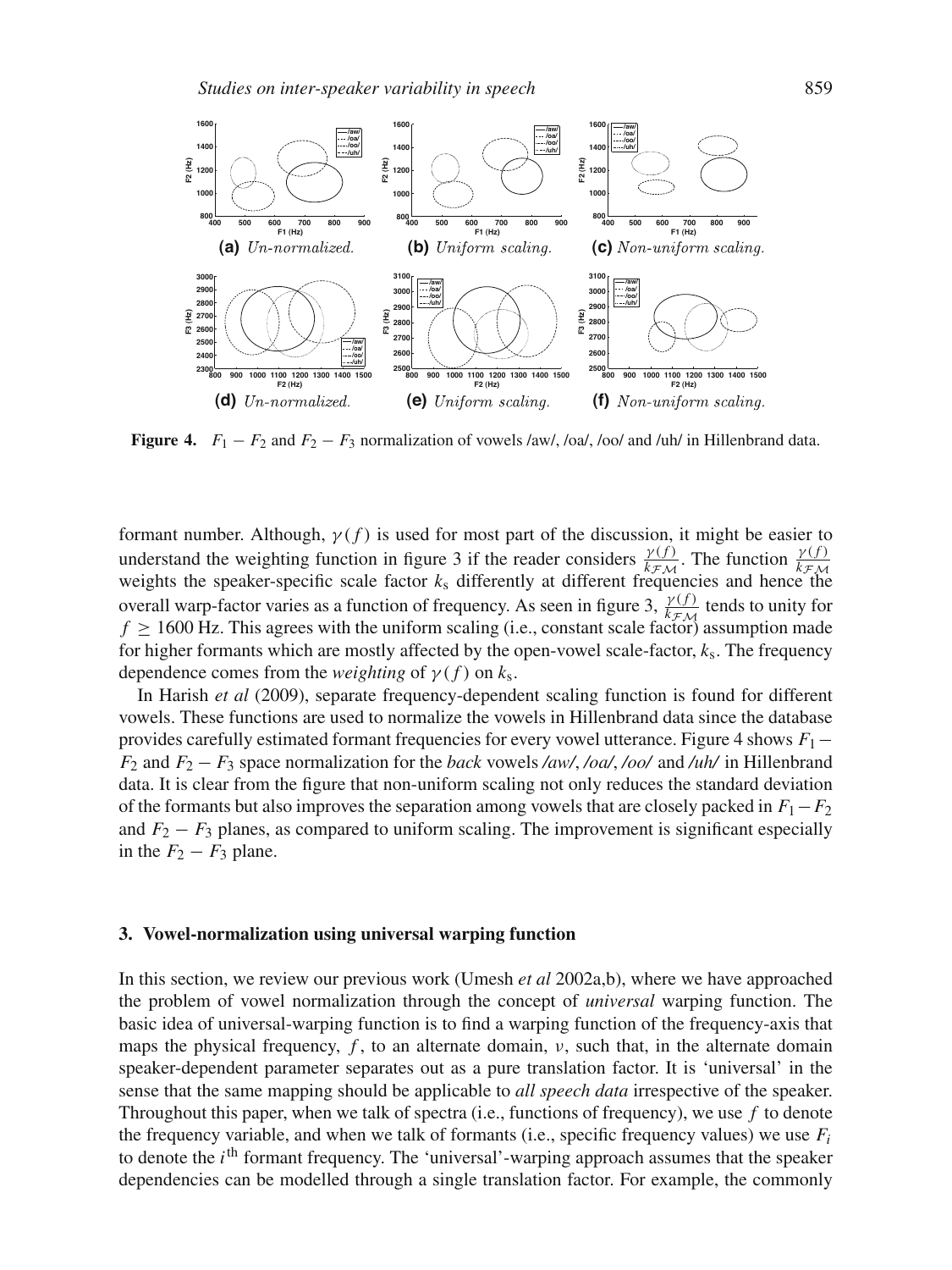assumed uniform scaling model where all formant frequencies  $(F_i)$  between speakers r and s are scaled by one constant  $\alpha_{rs}$  is given by

$$
F_{i,x} = \alpha_{\rm rs} F_{i,s}.\tag{3}
$$

In this case,  $\alpha_{rs}$  is the speaker-dependent parameter that relates speaker s with the reference speaker r. This can be equivalently expressed in the log-warped domain as

$$
\log (F_{i,\mathrm{r}}) = \log (\alpha_{\mathrm{rs}}) + \log (F_{i,\mathrm{s}}). \tag{4}
$$

For the uniform scaling model of Eq. 3, we see from Eq. 4 that the universal-warping function is the log-warping, i.e.,  $\Lambda_i = \log(F_i)$  and in this case, the speaker-dependent scale factor separates out as a translation factor in the log-warped domain, i.e.,

$$
\Lambda_{i,r} = \tau_{rs} + \Lambda_{i,s}.\tag{5}
$$

Equivalently, if we take the ratio of formants (say  $i<sup>th</sup>$  and  $j<sup>th</sup>$ ) for the same speaker, we have

$$
\log\left(\frac{F_{i,x}}{F_{j,x}}\right) = \log\left(F_{i,x}\right) - \log\left(F_{j,x}\right) = \log\left(\frac{\alpha_{\text{rs}}F_{i,\text{s}}}{\alpha_{\text{rs}}F_{j,\text{s}}}\right)
$$

$$
= \log\left(F_{i,\text{s}}\right) - \log\left(F_{j,\text{s}}\right). \tag{6}
$$

Hence, Miller's approach to normalization, which is similar to the above equation (except for  $\frac{F_1}{SR}$ ) is equivalent to uniform scaling. Nearey's approach is also a variation of the uniform scaling model, with  $\mu$ <sub>L</sub> corresponding to speaker-dependent shift-factor. We recently became aware of the work of Nearey (1978), where he introduces the use of log-additive hypothesis. Our concept of universal-warping function is similar to this concept, except that we are looking in a generalized framework of translation for any transformation and not necessarily log transformation. It should be noted that since the shift factor does not depend on any specific phoneme, and only on the speaker, it is often referred to as *extrinsic* normalization factor. Extending the model in Eq. 3 to spectral envelopes, we can assume that the spectral envelopes of  $r$  and  $s$  are scaled versions of one another, i.e.,  $P_r(f) = P_s(\alpha_{rs} f)$ . In the case of spectral envelopes, log-warping the frequency-axis, i.e.,  $\lambda = \log(f)$  results in

$$
P_{r}(\lambda) = P_{r}(e^{\lambda}) = P_{s}(e^{\lambda + \log \alpha_{rs}}) = P_{s}(\lambda + \log \alpha_{rs}),
$$
\n(7)

where  $r_{\rm r}$  and  $r_{\rm s}$  are log-warped versions of  $P_{\rm r}$  and  $P_{\rm s}$ , respectively. Therefore, the frequencywarped spectral envelopes are *shifted* versions of each other, if the model in Eq. 3 is indeed true. As discussed in the previous section, from experiments of Fant and some of our previous experiments by Umesh *et al* (2002a,b,c), it has been observed that there are deviations from the uniform scaling model. Since there are deviations from the uniform scaling model, log-warping is *not* the appropriate universal-warping function to separate the speaker-dependent parameter. In Umesh *et al* (2002b,c), a piece-wise approximation to the universal warping function was found empirically from speech data, such that in the universal-warped domain, the same sound enunciated by different speakers were a translated version of one another. This empirically obtained universalwarping function is referred to as the *speech scale*. Interestingly, the speech scale was found to be 'very similar' to the Mel-scale which is briefly described below.

Stevens & Volkman (1940) experimentally obtained a non-linear mapping between perceived and physical frequency of a tone and referred to it as the Mel-scale. In their original work, Stevens and Volkman had experimentally obtained the mapping at discrete set of points, for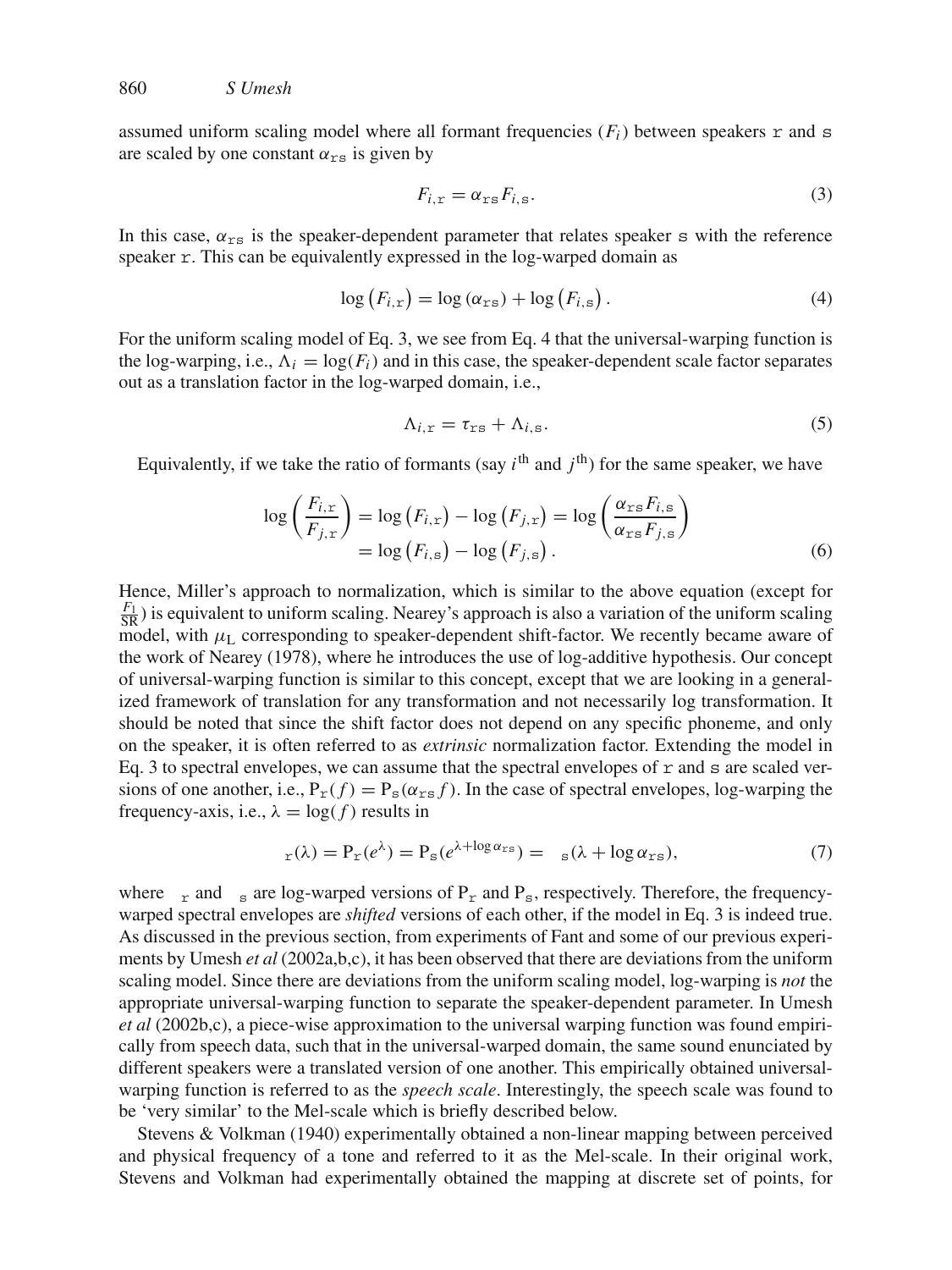which various closed-form curves have been fitted by researchers. The widely accepted closedform approximations to Mel-scale have the functional form

$$
\eta = a \log_{10} \left( 1 + \frac{f}{b} \right),\tag{8}
$$

where *f* is in Hz and  $\eta$  is in Mels. Fant's technical Mel-formula is defined with  $a = \frac{1000}{\log 2}$  and  $b = 1000$ , whereas in speech recognition the widely used formula is defined with  $a = 2595$  and  $b = 700$ , i.e.

$$
\eta_{\text{mel}} = \Theta(f) = 2595 \log_{10} \left( 1 + \frac{f}{700} \right). \tag{9}
$$

Although in speech recognition, the Mel scale is the most commonly used psychoacoustic scale, in many other areas of speech, the Bark scale or Equivalent Rectangular Bandwidth (ERB) scale is usually used. It should be noted that Bark and ERB scales also have functional form similar to Eq. 8. Therefore, for the purposes of this paper, we will only compare with the Mel scale.

It should be noted that since Bark scale is similar to Mel scale (and hence speech scale), the normalization method of Bladon *et al* (1983) also uses a similar idea which involves shifting down the auditory spectrum produced by women by about 1 Bark. Although Bladon *et al* (1983) uses gender-specific shift, every speaker has a speaker-specific relative shift in the speech scale in the approach of Umesh *et al* (2002b,c). Further, this normalization approach is very similar to that proposed by Syrdal & Gopal (1983). It should be noted that the empirical speech scale, the Mel scale and the Bark scale are very similar, and hence, we have the following normalization.

$$
S(F_{i,x}) - S(F_{i,s}) \approx \text{Mel}(F_{i,x}) - \text{Mel}(F_{i,s}) = c_{rs},\tag{10}
$$



**Figure 5.** The figure shows the speech scale, Stevens and Volkmann data and Békésy's data. The speech scale has been obtained empirically from actual speech data. The Steven and Volkmann data have been obtained from psycho-physiological study, while the Békésy data has been obtained from experiments on the basilar membrane. The fact that all the three curves are similar shows a strong connection between speech and hearing.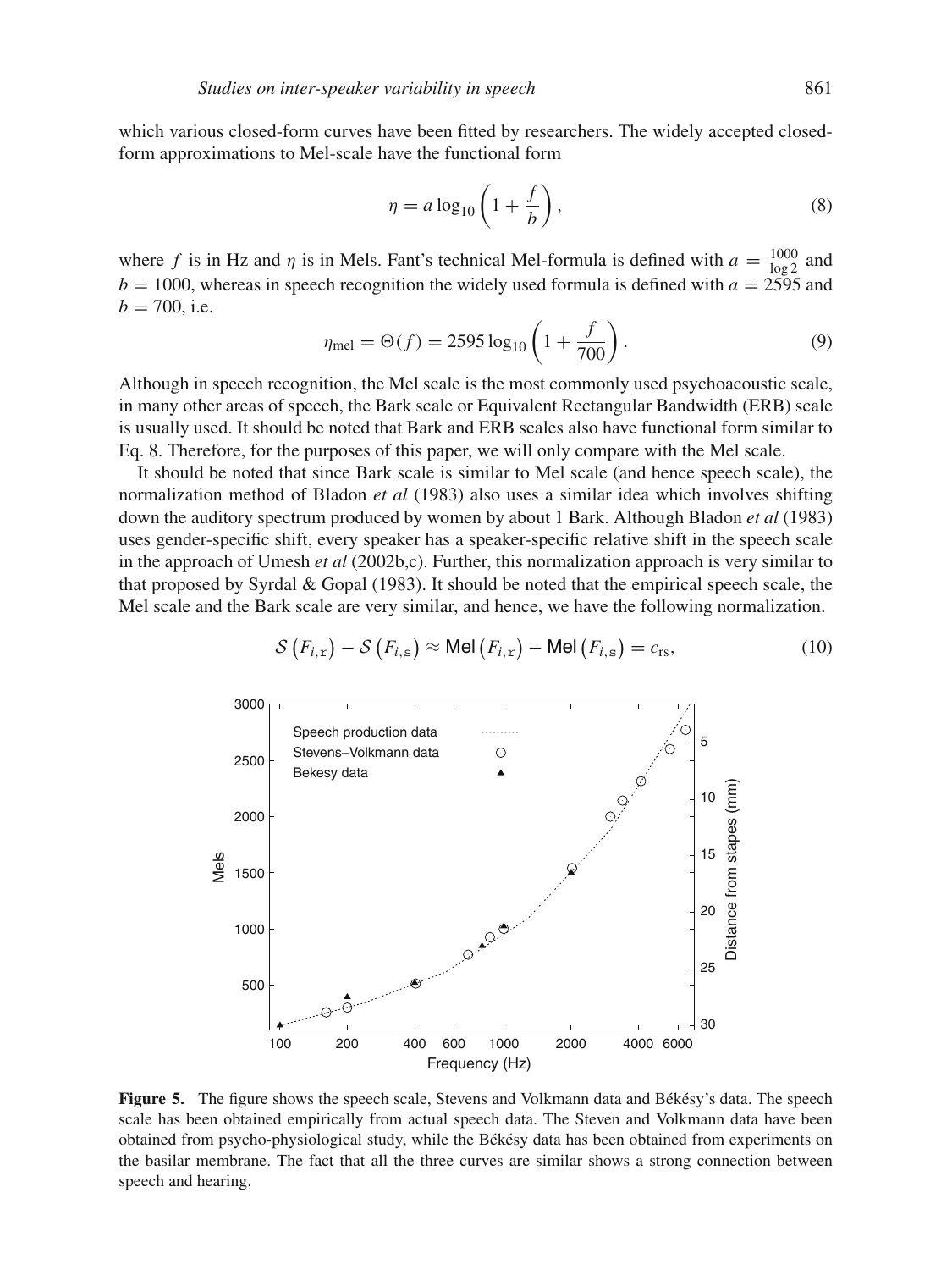where  $S(.)$  is the speech scale and  $c_{rs}$  is a speaker-dependent constant which is independent of *i*, i.e., formant number.

The Mel scale was obtained by Stevens & Volkman (1940) based on *perceptual studies*. We have obtained a speech scale which has been purely estimated *only from speech data* with the primary purpose to show the commonality *bet*w*een* speakers for the same utterance. In addition, there is another scale that is of relevance which we now discuss. It is the frequency to physical place mapping on the basilar membrane which is based entirely on physical aspects of the basilar membrane. This place map, representing the behaviour of the basilar membrane as a function of frequency was discovered by von Békésy in his studies, for which he won a Nobel prize (von Békésy & Rosenblith 1951). In his experiments, the stapes was vibrated with a constant amplitude sinusoid, and the frequency response at various points along the basilar membrane was examined under the microscope. The mapping relating the frequency of the stimulation to the position of maximum response on the basilar membrane was thus established.

We now compare the speech scale, the Mel scale and the place map of von Békésy. The results are shown in figure 5. The fact that the three, independent, experimentally derived scales, namely the place map, the Mel scale and the speech scale, are so similar is an indication that they may be the basic fundamental experimental linking of the speech-hearing connection.

#### **4. Relationship between spectra of different speakers enunciating the same sound**

As discussed in the previous section, for the uniform scaling model of  $P_r(f) = P_s(\alpha_{rs} f)$ , the universal warping function corresponds to log-warping the frequency-axis, i.e.  $\lambda = \log(f)$ . This results in the speaker-dependent factor separating out as translation term in the  $\lambda$  domain as shown below.

$$
P_{r}(\lambda) = P_{r}(e^{\lambda}) = P_{s}(e^{\lambda + \log \alpha_{rs}}) = \varepsilon_{s}(\lambda + \log \alpha_{rs}). \tag{11}
$$

However, empirical experiments in the previous section using actual speech data indicate that speech scale is a more appropriate universal warping function, and that the speech scale is very similar to the perceptually obtained Mel scale. If the speech scale is indeed the universal-warping function, then what is the corresponding relation between spectra of speakers enunciating the same sound?

Kumar & Umesh (2008) proposed the following affine model to describe the relation between the formant frequencies of subject and reference speakers, i.e.,

$$
(F_{\rm r} + \kappa) = \alpha_{\rm rs} \left( F_{\rm s} + \kappa \right),\tag{12}
$$

where  $F_r$ ,  $F_s$  are the formant frequencies of reference speaker,  $r$  and subject speaker,  $s$  respectively.  $\alpha_{\text{rs}}$  is a speaker-dependent parameter relating the reference and subject speakers.  $\kappa$  is a constant in the model and is *not* dependent on the speakers. In Kumar & Umesh (2008), we show that the universal warping function corresponding to the model of Eq. 12 matches the speech scale. Equivalently, we can also re-write Eq. 12 as

$$
F_{\rm r} = \alpha_{\rm rs} F_{\rm s} + \kappa \left( \alpha_{\rm rs} - 1 \right). \tag{13}
$$

We can clearly see the affine relation in the above equation, and hence we refer to the proposed model as the affine-model. It should be noted that unlike conventional affine equation, the shift factor is *also* a function of the scaling factor  $\alpha_{\text{rs}}$ .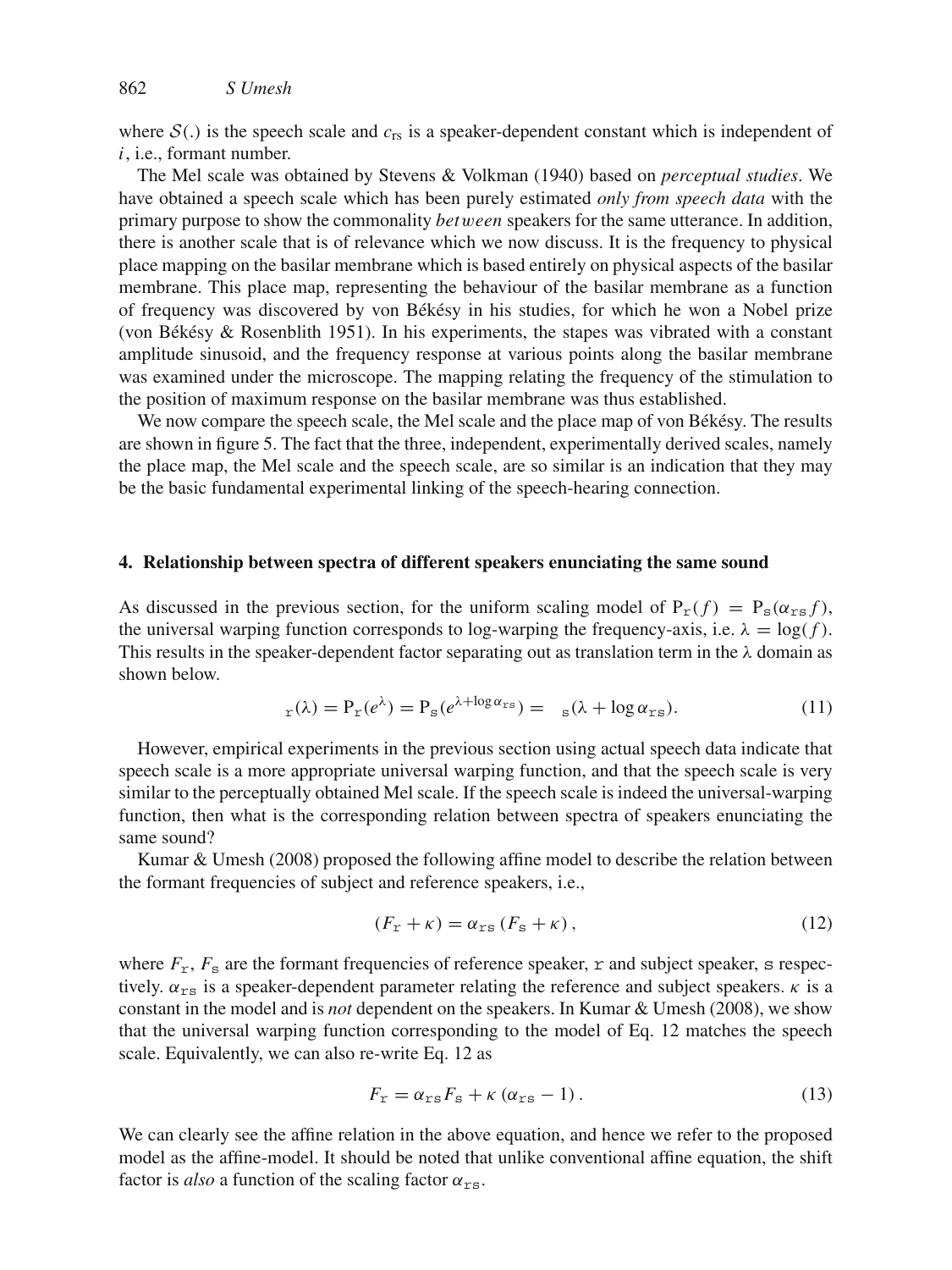The value of  $\kappa_{\text{mean}}$  has been empirically obtained to be 508.04 for Peterson & Barney (PnB) database and 495.67 for Hillenbrand (HiL) database (figure 6). The corresponding universalwarping functions  $v_{\text{pnb}}$  and  $v_{\text{hil}}$  for PnB and HiL data, respectively are given by

$$
v_{\rm pnb} = \log\left(1 + \frac{f}{508.04}\right) \tag{14a}
$$

$$
\nu_{\text{hil}} = \log\left(1 + \frac{f}{495.67}\right). \tag{14b}
$$

The fact that these are again close to the usually accepted form of Mel-scale is remarkable, indicating a strong connection between speech production and hearing.

As we mentioned previously, Nearey (1978) also investigated the use of a transformation of the type  $log(f + b)$  which is similar to our affine model. The main difference between our approach and his (Nearey 1978) is that he considers only the *average* formant values for males, females and children for several languages including the American English database of PnB. On the other hand, we have considered *pair-wise* all the speakers in the PnB and HiL databases. We have then averaged the estimates. Further, unlike Nearey (1978), we have considered *all* the formants and not just first or second formant. One of the reasons Nearey was motivated to use the transform of the type  $log(f + b)$  was the systematic speaker-dependent variation in acoustic parameters. However, his analysis using first and second formants in Nearey (1978, 1992) did not show any substantial improvement by using other frequency-scales over the log-scale. However, we have shown that there is improvement in speech recognition performance using our proposed affine model (or equivalently shift in Mel scale) when compared to the uniform-scaling model (Umesh & Sinha 2007; Kumar & Umesh 2008).



**Figure 6.** Comparison of different *universal* warping functions including the affine-warp, the log-warp and the Mel-warp functions. The affine-warp functions for Peterson & Barney (PnB) and Hillenbrand (HiL) databases almost overlap, since they are functionally similar as seen from Eq. 14.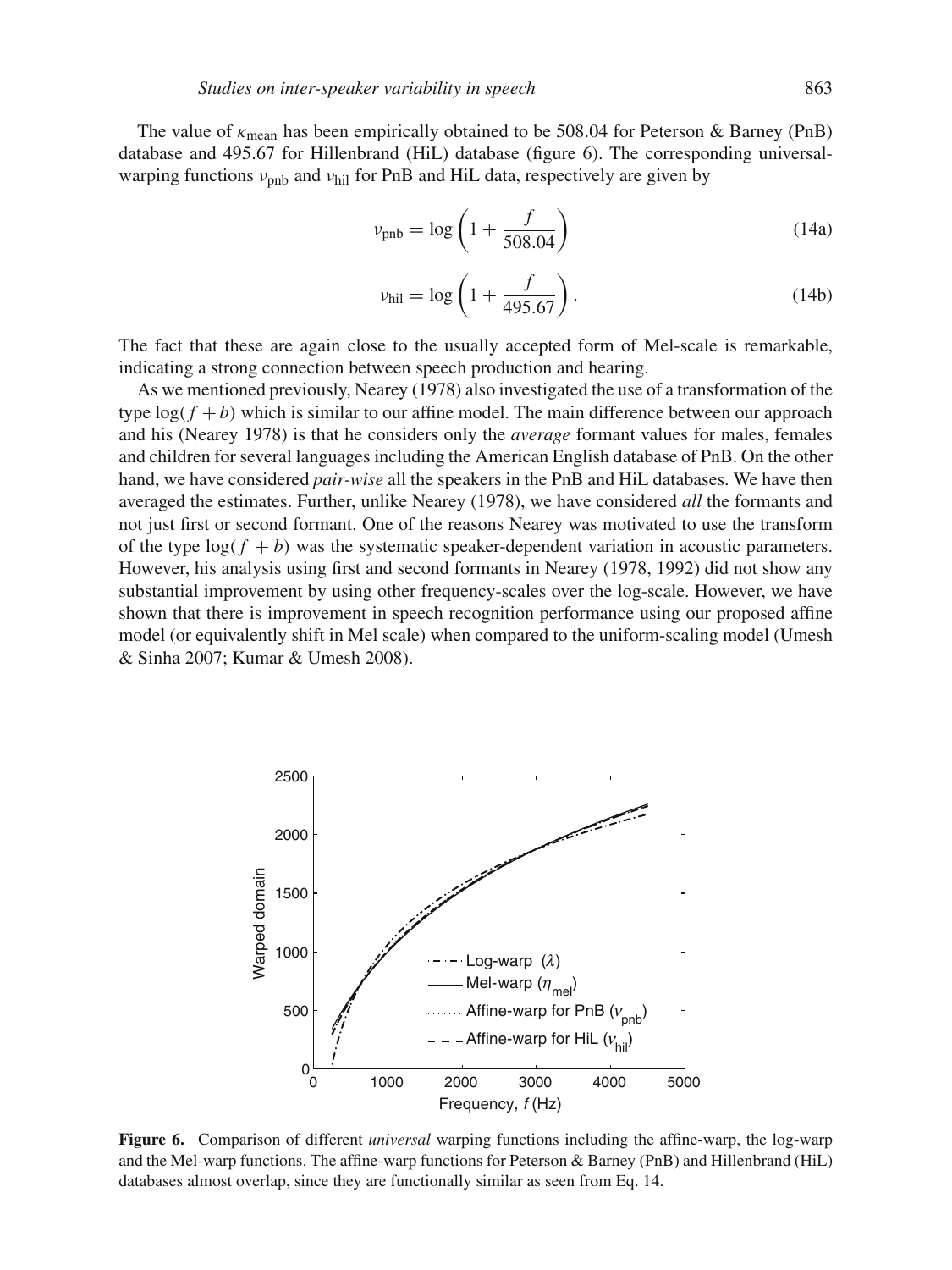## **5. VTLN in ASR**

In the next few sections, we will discuss methods used to reduce inter-speaker variability to improve the performance of ASR systems. If we model the vocal-tract as a uniform tube, then the formant frequencies are inversely proportional to the length of the vocal tract and the *n*th formant frequency is given by

$$
F_n = \frac{(2n+1)c}{4L},\tag{15}
$$

where  $c$  is the speed of sound and  $L$  is the length of the vocal-tract. Therefore, for two speakers with different vocal-tract lengths,  $L_A$  and  $L_B$ , their formants are related through a uniformscaling factor given by the *ratio* of the vocal-tract lengths. Sondhi (1986) has shown that this relation is true even for a *bent* tube with an uniform cross-section. In practice, when different sounds are produced, the cross-section of the vocal-tract is non-uniform, and is often modelled as a concatenation of many uniform tubes with different cross-sectional areas. However, even in such cases, it has been empirically observed that there is an inverse relationship with the overall length especially for the third, fourth and higher formants. Since the vocal tract length can vary from approximately 13 cm for adult females to over 18 cm for adult males, formant centre frequencies can vary by as much as 25% between speakers. Figure 7 shows the smoothed-spectra of vowel /eh/ spoken by a male and female speaker. As seen from the figure, there is considerable variation between the two spectra for the same perceived sound. This source of variability results in a significant degradation from speaker dependent to speaker independent speech recognition performance. The main objective of VTLN is to find an optimal warping factor to warp the frequency axis of the speech signal so that variations in formant frequencies of speakers enunciating the same sound is reduced. This in turn reduces the variability of features among different speakers enunciating the same sound greatly improving the recognition performance.



**Figure 7.** This figure shows the variability in the spectra of a male and female speaker for the same sound /eh/ spoken by them.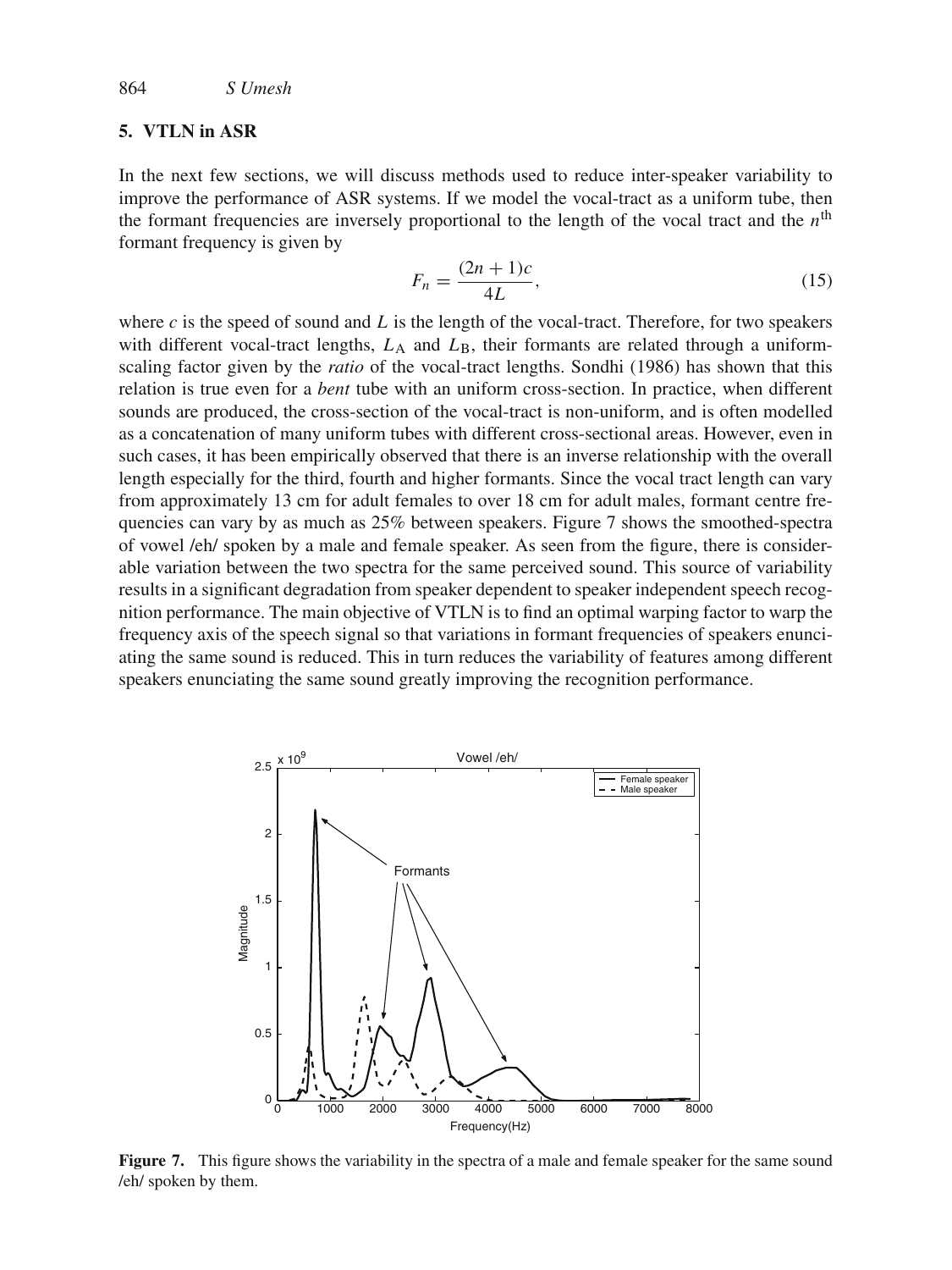Based on the previous discussion, the relation between spectra of two speakers enunciating the same sound is assumed to be uniform scaling, i.e.,

$$
P_{\rm r}(f) = P_{\rm s}(\alpha_{\rm rs} f). \tag{16}
$$

Since in practice, there exists no ideal or reference speaker, the warp factor for each speaker is found using a maximum-likelihood framework as discussed in the next section.

#### 5.1 *Maximum likelihood based approach for warp-factor estimation*

In ASR, a maximum-likelihood (ML)-based method for warp-factor estimation was proposed and investigated in e.g., Kamm *et al* (1994), Wegmann *et al* (1996) and Lee & Rose (1998). The ML-based approach, however, does not perform VTLN in the strict sense. The warping factor is estimated to increase the matching score of the acoustic model and it may not exactly reflect the difference in VTLs. Most state-of-the-art ASR systems use this approach.

The ML-based grid search over a discrete set of  $\alpha$  is performed with respect to the acoustic model – usually a set of hidden Markov models (HMMs). The range of  $\alpha$  is usually restricted to be between 0.80 and 1.20 based on physiological arguments that the the vocal tract lengths can vary only so much and an increment of 0.02 is usually followed in practice.

The optimal warp-factor estimation for the  $i<sup>th</sup>$  utterance is given as:

$$
\hat{\alpha_i} = \arg \max_{\alpha} \Pr(C_i^{\alpha} | \lambda, W_i), \tag{17}
$$

where  $\mathbf{C}_i^{\alpha}$  represents the warped features for the *i*<sup>th</sup> utterance,  $\lambda$  being the HMM model and *Wi* is the true transcription during training or first pass recognition during testing. The use of transcription allows us to get the sequence of HMM models, and the optimal  $\alpha$  is found to be the one that provides best *alignment* between the warped-features and the HMM models. The steps to calculate warped Mel frequency cepstral coefficients (MFCC) features  $\mathbf{C}^{\alpha}_i$  are described below.

Conventional MFCC feature extraction is usually implemented as shown in figure 8. Let **P** represent the power or magnitude spectrum of a frame of speech. Let **Fm** represent the filterbank smoothing operation along with Mel warping, which can be represented through a lineartransformation matrix. Further, let **D** represent the DCT transformation which is also linear. The MFCC features, **C**, are obtained by applying the Mel-warped filter-bank on the power spectrum of the speech signal, followed by applying logarithm on the output of the filter-bank and finally a DCT transformation. This can be written mathematically as:

$$
\mathbf{C} = \mathbf{D}[\log(\mathbf{F_m}.\mathbf{P})].\tag{18}
$$



**Figure 8.** Steps involved in generating conventional MFCC features.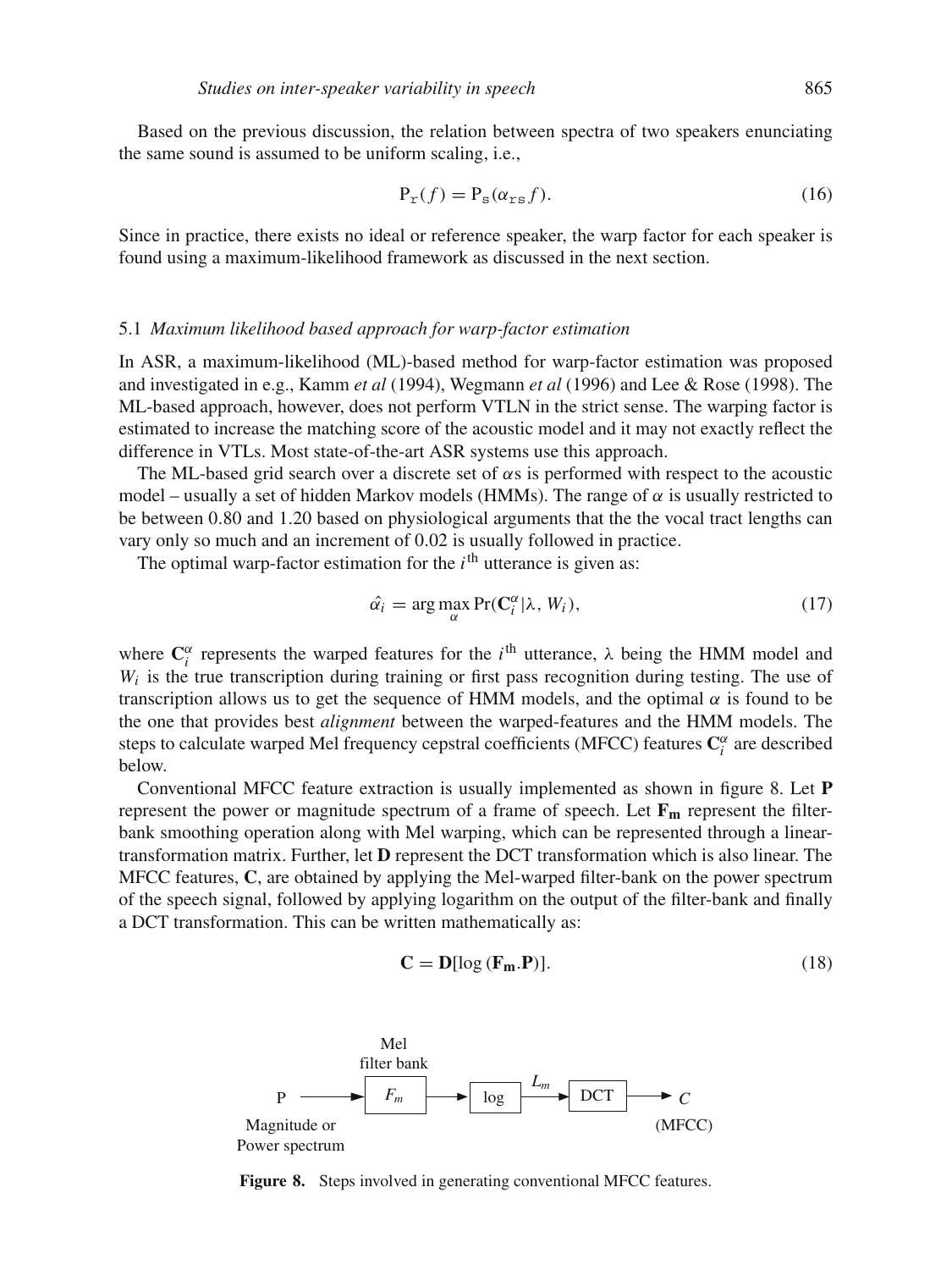As an illustration, let *s* be a speech frame consisting of 320 samples. A 512-point DFT is applied to obtain the 256-dimensional vector **P** whose elements are the magnitude of the DFT coefficients for one half of the spectrum. This is because the magnitude spectrum has even symmetry. If a 24-filter Mel filter-bank smoothing is applied, then  $\mathbf{F_m}$  is a 24  $\times$  256 matrix that operates on **P** to obtain the Mel-warped smoothed spectra. **D** is the  $24 \times 24$  DCT-matrix applied on logcompressed Mel-warped smoothed spectra to obtain the MFCC feature vector **C**. In practice, only the first 13 cepstral coefficients are used and one may use a  $13 \times 24$  DCT transformation.

VTLN-warped features were obtained in the original method of Andreou *et al* (1994), by frequency-warping the magnitude spectra **P** to get  $\mathbf{P}^{\alpha}$  before applying the unwarped Mel filter bank. This is done by re-sampling the signal. Therefore, in this case the signal is warped for each VTLN warp-factor, while the Mel filter bank is left unchanged. Lee & Rose (1998) proposed an efficient alternate implementation, where the Mel filter-bank is inverse scaled for each  $\alpha$ , while the signal spectra is left unchanged as shown in figure 9. This is the most popular method of VTLN warping. Therefore, in the Lee–Rose method, VTLN warping is *integrated* into the Mel filter bank and  $\mathbf{F}_{\mathbf{m}}^{\alpha}$  denotes the (inverse) VTLN-warped Mel filter bank. Conventionally, the warp factor,  $\alpha$ , used for warping the spectra is in the range of 0.80 to 1.20 based on physiological arguments. For each  $\alpha$ , the centre frequencies and bandwidths of the Mel filter bank are appropriately scaled to obtain Mel- and VTLN-warped smoothed spectra (Lee & Rose 1998). The change in the filter bank structure for different warping factors is illustrated in figure 10. The slope in the last filter has been modified appropriately using piece-wise linear warping (Wegmann *et al* 1996) so that the Nyquist frequency maps onto itself after frequency scaling. This avoids the bandwidth mismatch that arises due to frequency warping. The warped cepstral features  $\mathbb{C}^{\alpha}$  are given by

$$
\mathbf{C}^{\alpha} = \mathbf{D}[\log(\mathbf{F}_{\mathbf{m}}^{\alpha}, \mathbf{P})],\tag{19}
$$

which are obtained by first warping and smoothing the power spectrum, followed by log and the DCT operations. The filter bank is embedded with *both* Mel and VTLN warping, to perform smoothing as well as scaling of the spectrum. For the case of  $\alpha = 1.00$ ,  $\mathbb{C}^{\alpha}$  *exactly* corresponds to the case of conventional MFCC *without* VTLN warping.



**Figure 9.** Conventional framework for generating warped features in VTLN. The filter bank is inversely scaled instead of resampling the speech signal for each warp factor for efficient implementation.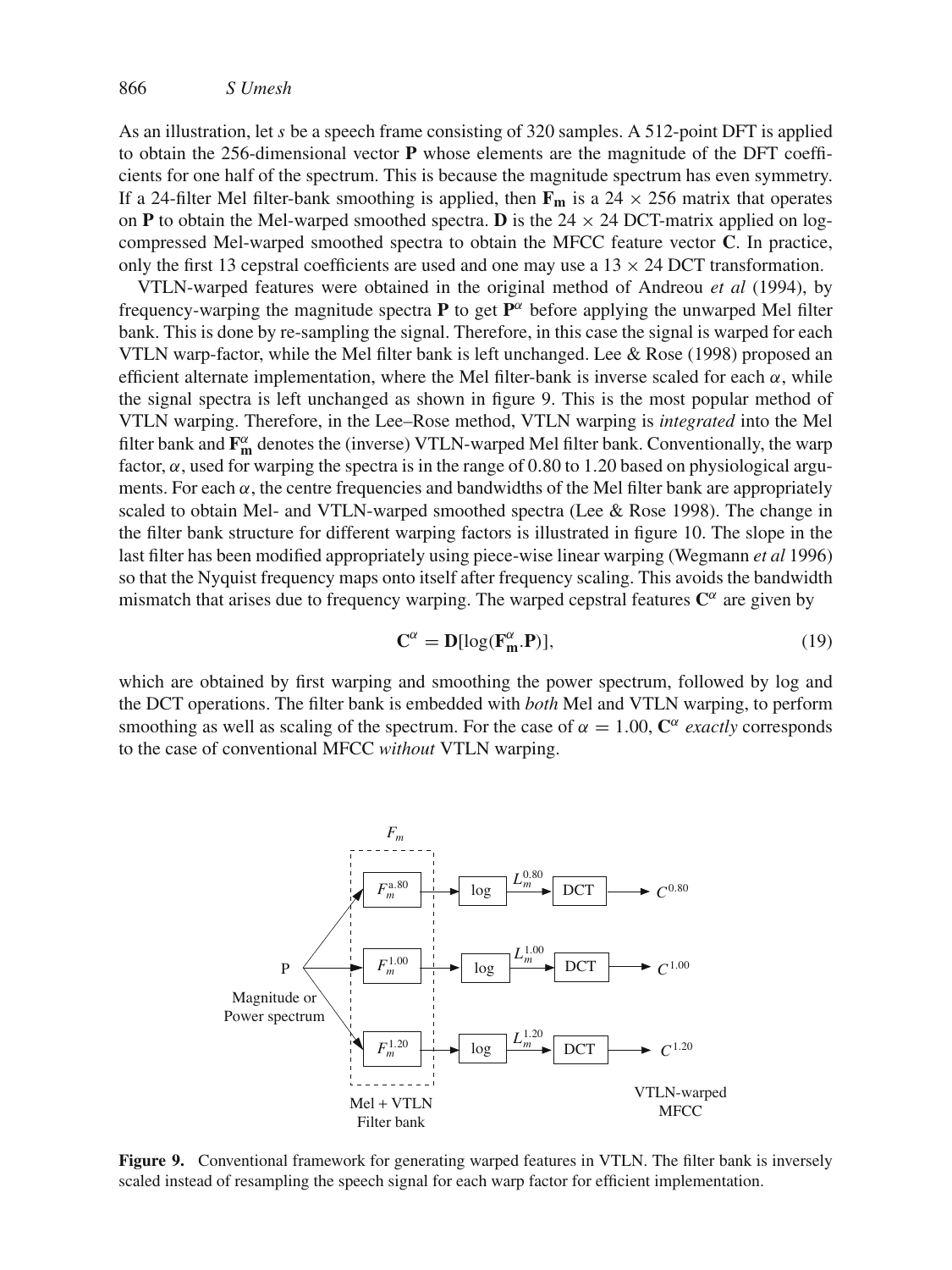

**Figure 10.** Illustrating the change in the filter-bank structure with VTLN warping in linear frequency (Hz) domain. The filters have non-uniform centre frequencies with non-uniform bandwidths.

The following are the steps in VTLN-based speaker normalization:

- Generate warped features for all values of  $\alpha$  in the search range. These features are obtained by changing the filter bank structure for each value of  $\alpha$  as shown in figure 10. The filter bank incorporates both Mel and VTLN warping for efficient implementation (Lee & Rose 1998). The entire signal processing step needs to be repeated for all the warp factors in the search range to generate the VTLN-warped features. The entire process of generating warped features is summarized in figure 9, where, **P** represents the power or magnitude spectrum,  $F_m$  the filter bank scaling.
- Estimate the optimal warp factor  $\hat{\alpha}$  using Eq. 17, which requires all the warped features to be generated beforehand. The features corresponding to the optimal warp factor are taken as normalized features.
- Using the normalized features obtained above, the model parameters are updated in the case of training or used for recognition during testing.

The major disadvantage of ML search is that it is very computationally expensive, since one needs to carry out the alignment for all possible warping factors and select the one that has the best matching score. Although, there have been many attempts to improve it by using Brent search, etc., nevertheless, the computational costs are high. Therefore, there have been attempts to find a linear transformation between warped and unwarped cepstra, so that computational costs can be reduced.

### **6. Linear transform approaches to VTLN**

This section deals with approaches for performing VTLN which involves *only* a linear transformation (LT) on conventional MFCC to obtain VTLN-warped features, i.e.,

$$
C^{\alpha} = A^{\alpha} . C, \tag{20}
$$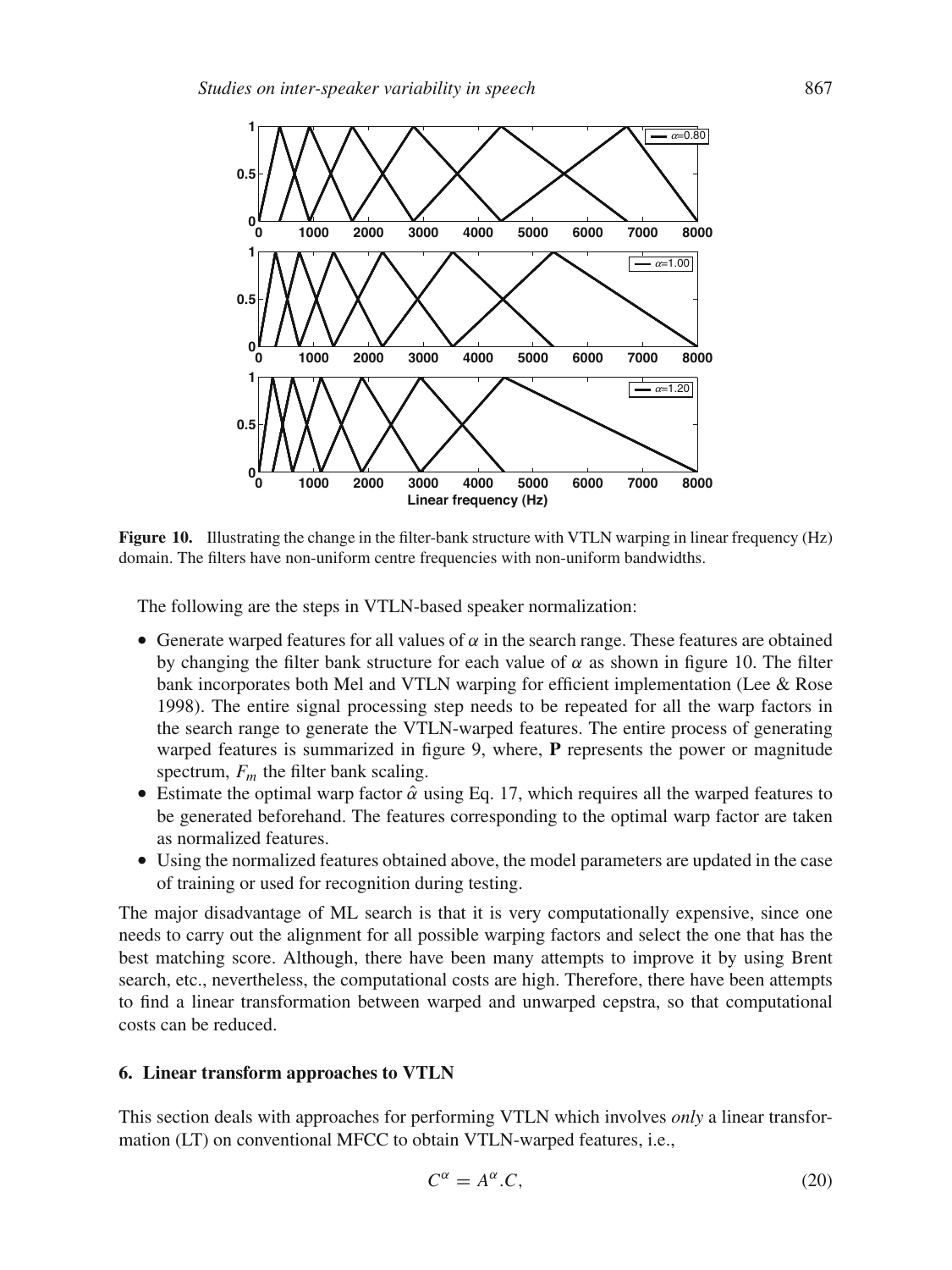where  $C^{\alpha}$  represent the VTLN-warped features and  $C$  represent the conventional MFCC features and  $A^{\alpha}$  is the LT matrix. Obtaining such a relation eliminates the need to change the filter bank structure for every warping factor of interest and VTLN-warped features can be directly obtained using a matrix transformation.

From Eqs 18 and 19, the relation between  $\mathbb{C}^{\alpha}$  and **C** is given as:

$$
\mathbf{C}^{\alpha} = \mathbf{D}[\log \mathbf{F}_{\mathbf{m}}^{\alpha} \cdot \mathbf{F}_{\mathbf{m}}^{-1} \cdot \exp \mathbf{D}^{-1} \cdot (\mathbf{C}^{1.00})\}].
$$
 (21)

A LT between  $C^{\alpha}$  and  $C^{1.00}$  (or **C**) can be derived if all the intermediate operations can be represented as linear operations. However, from Eq. 21, it is evident that log is a non-linear operation and in practice **F**−**<sup>1</sup> <sup>m</sup>** *does not* exist. This is because, the power-spectrum **P** *cannot* be completely reconstructed from the filter-bank outputs because of the smoothing operation (Claes *et al* 1998). The knowledge of **P** is important, since conventional VTLN warping relations are always specified in the linear frequency (Hz) domain, usually through a mathematical relation of the type  $\tilde{f} = g_{\alpha}(f)$ , where  $\tilde{f}$  is the warped frequency and  $g_{\alpha}(f)$  is the frequency-warping function. Therefore, in this case, it is not possible to recover **P** from the filter-bank output and hence a LT is not possible.

The main aim for obtaining a LT for VTLN warping is to directly transform **C** to  $\mathbb{C}^{\alpha}$  rather than rescaling the filter-bank for each  $\alpha$  to obtain the warped cepstral features. This will not only provide computational advantage over the conventional approach during VTLN feature generation but will also help in accounting for the Jacobian of the transformation which is discussed later in this paper. Before proceeding further, a brief review of existing LT approaches is presented.

### 6.1 *Review of existing approaches to obtain LT*

One of the early attempts to obtain a LT was by Acero *et al* (Acero 1990; Acero & Stern 1991). They proposed the use of bilinear warping for achieving variable frequency warping for speaker normalization. Formulating the bilinear transform as a linear filtering operation and having the time reversed cepstrum sequence as an input, they have shown that the warped cepstral coefficients can be obtained at the outputs of the filters at time  $n = 0$ . They use the complex cepstrum instead of the real cepstrum because the sequence  $c[n]$  should be causal (Oppenheim & Johnson 1972). They showed that each warped cepstral coefficient can be represented as a linear combination of the unwarped cepstral coefficients.

Motivated by the work of Acero (1990) and Acero & Stern (1991) and based on the observation that frequency warping functions used in most VTLN methods can be approximated to a reasonable degree by the bilinear transform, McDonough *et al* (1998) suggested the use of conformal maps such as bilinear transform and its generalizations for speaker normalization. Since the unit circle is mapped back onto the unit circle, McDonough refers to these conformal maps as all-pass systems; such systems have uniform frequency response and thus pass signals of all frequencies with neither attenuation nor amplification. The all-pass transforms are classified as rational and sine-log all-pass transforms (RAPT and SLAPT).

Claes *et al* (1998) proposed an approach to transform the HMM-based acoustic models trained for a certain group of speakers (say adults) for use on speech from different group of speakers (say children). The transformations are generated to linearly warp the spectral characteristics of the features from a speaker and the required warping factors are estimated based on the average third formant  $F_3$ . As MFCC features were used which also involved a additional nonlinear mapping, a linear approximation for the exact mapping was computed by *locally linearizing* it. It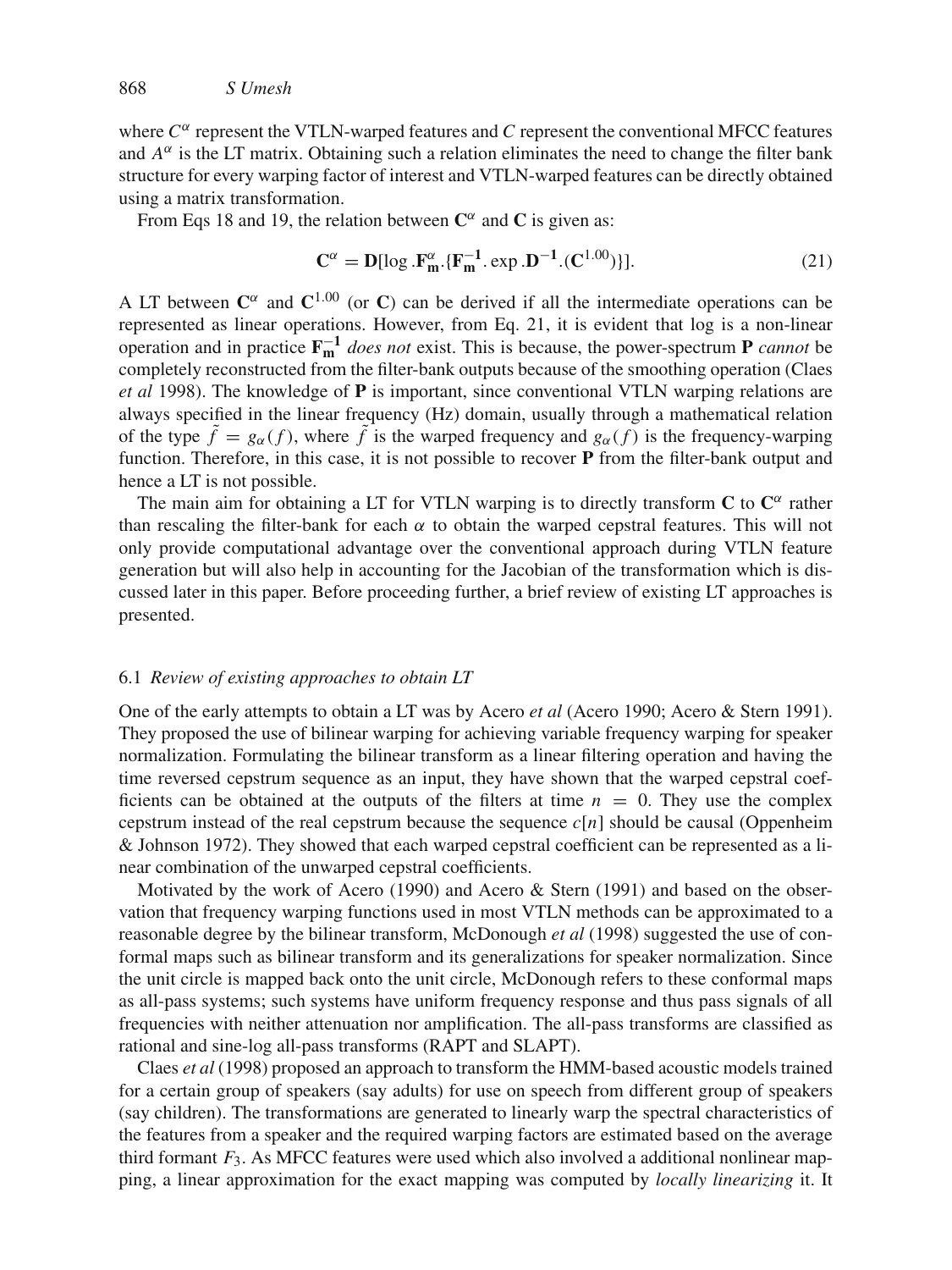was also reported that the linear approximation was accurate as long as warping was reasonably small. Although, they did compute LTs in MFCC feature domain for VTLN, they transformed the parameters of the HMM model instead of transforming the acoustic observation vectors and the required warp factor was determined through formant estimation.

Cui & Alwan (2006) have proposed a modification to the approach of Claes *et al* (1998), where they derived a mapping matrix to align formant-like peaks. The peaks are estimated by Gaussian mixtures using the Expectation–Maximization algorithm (Zolfaghari & Robinson 1996).

## 6.2 *LT approach of Pitz* et al

The LT proposed by Pitz *et al* (2001), Molau *et al* (2001) and Pitz (2005) can be used for deriving a LT for any arbitrary invertible warping function unlike McDonough *et al* (1998). All the derivations were made using the modified signal processing approach proposed in Molau *et al* (2001), where the Mel and VTLN warping are integrated into the DCT transformation matrix and does not have filter-bank smoothing. The methods proposed by McDonough, Pitz, etc. do the signal processing assuming *continuous-frequency spectra* and further do not use the conventional DCT-II for decorrelating the features.

Umesh *et al* (2005) showed that sampling the continuous-frequency spectra would introduce aliasing in the above methods and therefore lead to degradation of performance. They argued that it is important to have filter-bank smoothing to ensure the approximate que-frency limitedness of cepstra and further showed that by using bandlimited interpolation, the linear-transformation matrix can be obtained directly in the discrete domain.

Motivated by the LT approach of Umesh *et al* (2005), Panchapagesan (2006), Panchapagesan & Alwan (2009) and Sanand *et al* (2007) have attempted to derive a LT on conventional MFCC features. However, Panchapagesan assumes linear warping relation to be true in the Mel-domain which does not correspond to conventional VTLN warping. The method of Sanand *et al* (2007) which is exactly equivalent to conventional VTLN warping is described next.

#### 6.3 *LT of conventional MFCC features*

The approaches described above do not derive a LT of conventional MFCC, and in some cases also require changes in signal processing. Sanand *et al* (2007) and Sanand & Umesh (2008) argue that separating the VTLN-warping from the Mel filter bank helps in deriving a LT between, warped and unwarped cepstral features *within* the conventional MFCC framework.

Let  $\mathbf{L_m} = \log(\mathbf{F_m.P})$  be the conventional log-compressed Mel-warped filter-bank outputs. From Eq. 18, the knowledge of **C** implies the knowledge of **Lm** as they form a DCT pair, i.e.,

$$
\mathbf{L}_{\mathbf{m}} = \mathbf{D}^{-1}.\mathbf{C}.\tag{22}
$$

However, **P** cannot be recovered from **Lm** because of the filter-bank smoothing operation. The knowledge of **P** is required in the conventional approach to obtain the VTLN-warped spectrum, which in turn is required for generating VTLN-warped cepstral features, **C**α. Since **P** cannot be recovered, the problem is reframed as follows: can  $L_m^{\alpha}$  (= log( $F_m^{\alpha}$ .**P**) be obtained by applying a LT on **Lm** without recovering **P**, i.e.,

$$
\mathbf{L}_{\mathbf{m}}^{\alpha} = \hat{\mathbf{T}}^{\alpha}.\mathbf{L}_{\mathbf{m}} = \hat{\mathbf{T}}^{\alpha}.\log(\mathbf{F}_{\mathbf{m}}.\mathbf{P}),\tag{23}
$$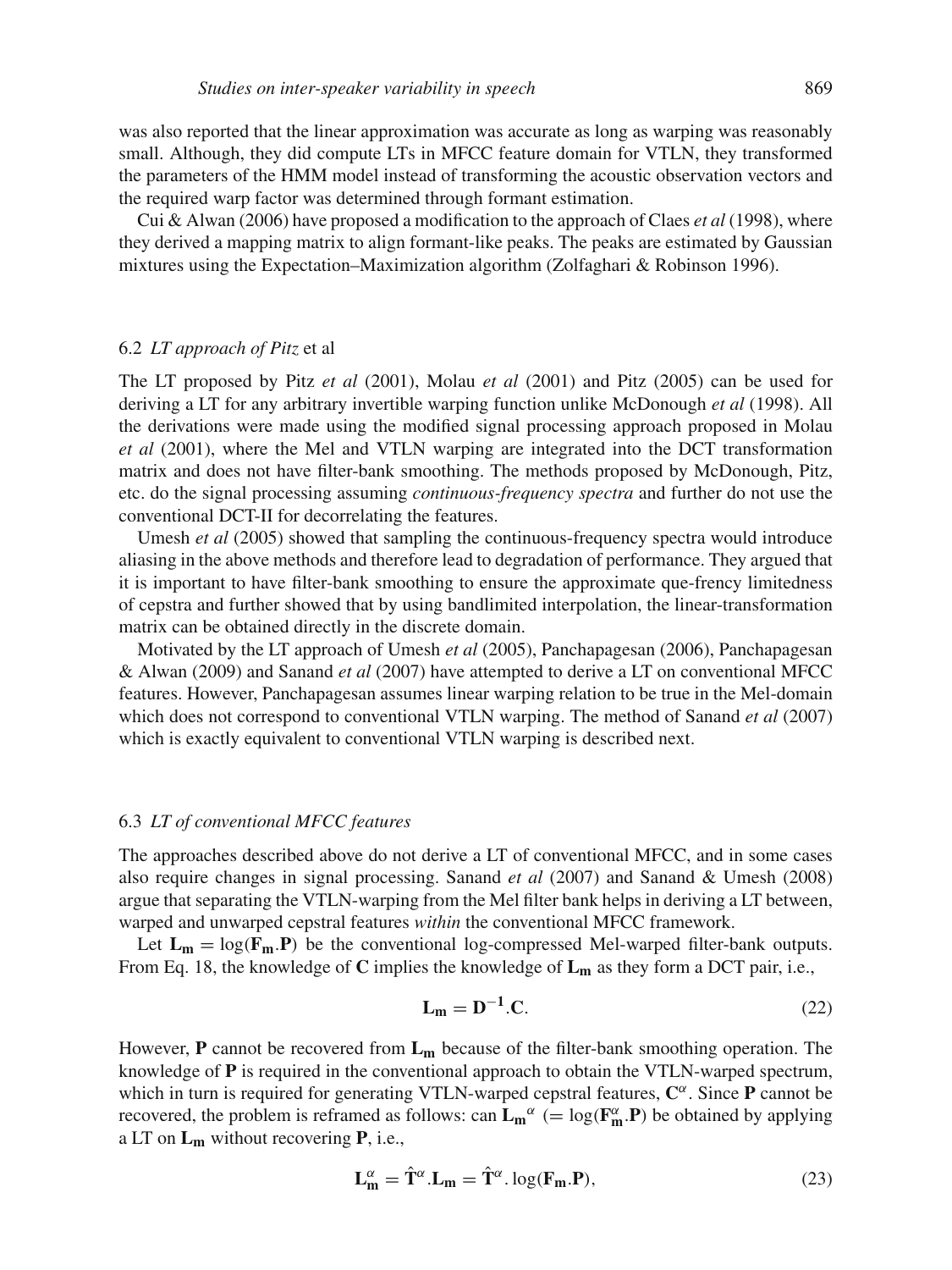where  $\hat{\mathbf{T}}^{\alpha}$  is the transformation that is applied on  $\mathbf{L}_{m}$  to obtain  $\mathbf{L}_{m}^{\alpha}$ . The above equation states that the filter bank performs only Mel warping and the the transformation  $\hat{\mathbf{T}}^{\alpha}$  performs VTLN warping. This means that the VTLN warping embedded in the filter bank for efficient implementation in the conventional approach is now performed separately and is not a part of the filter bank construction. This is illustrated in figure 11.

In discrete implementation, the values of  $L_m$  are known only at  $N$  equally spaced points, say  $v_l = \frac{2\pi l}{N}$ , in the Mel frequency domain. *N* is the number of Mel filters. Now the problem is to obtain  $\mathbf{L}_{\mathbf{m}}^{\alpha}$ , that is defined at a new set of warped frequencies, say  $\tilde{v}_l = \frac{2\pi \tilde{l}}{N}$ , which may not correspond to any of the discrete frequencies of  $v_l$ . So, the problem may be re-phrased as follows: given the values of  $L_m[v_l]$ , can the values of  $L_m[\tilde{v_l}]$  be derived. In Sanand & Umesh (2008), they obtain  $\mathbf{L}_{\mathbf{m}}^{\alpha}$  through a LT of  $\mathbf{L}_{\mathbf{m}}$  vector, i.e.,

$$
\mathbf{L}_{\mathbf{m}}^{\alpha} = \hat{\mathbf{T}}^{\alpha} \mathbf{L}_{\mathbf{m}}.
$$
 (24)

If such a relation is obtained, then from Eqs 18 and 19, the relation between **C** and  $\mathbb{C}^{\alpha}$  is given by:

$$
\mathbf{C}^{\alpha} = [\mathbf{D}.\hat{\mathbf{T}}^{\alpha}.\mathbf{D}^{-1}].\mathbf{C}^{1.00}.
$$
 (25)

By defining a LT between  $L_m$  and  $L_m^{\alpha}$ , the method completely avoids the inversion of filter bank for obtaining the raw magnitude spectrum **P** and also bypasses the log operation. The details of obtaining such a LT is given below.

6.3a *Bandlimited (sinc-) interpolation*: For a bandlimited continuous-time signal, *x*(*t*), given uniformly spaced samples of the signal that are appropriately sampled, i.e.,  $x(t_n)$ , the continuoustime signal can be exactly reconstructed. This implies that the values of the time signal at time instants *other* than those at the uniformly spaced samples can be recovered. This idea is exploited to obtain the LT for VTLN-warping, except that the signals are considered to be quefrencylimited instead of being frequency-limited. The conventional Mel-warped smoothed spectral output is obtained in the linear frequency (Hz) domain by applying the Mel-warped triangular averaging filter bank on the linear frequency (Hz) magnitude spectrum. The filter bank has nonuniformly spaced and non-uniform bandwidth filters as shown in figure 10. Alternatively, the Mel-warped smoothed spectral output is obtained in the Mel frequency domain by applying uniformly spaced and uniform bandwidth filters on the Mel-warped magnitude spectrum as shown in figure 12.

Therefore, in the Mel frequency domain, the Mel-warped magnitude spectrum can be interpreted as being convolved with a triangle function to obtain the Mel-warped smoothed spectrum



**Figure 11.** Modification in the signal processing steps (separating the Mel- and VTLN-warping) for realizing a linear transformation. The filter bank performs only Mel warping of the spectra and the proposed bandlimited interpolation matrix performs the VTLN warping.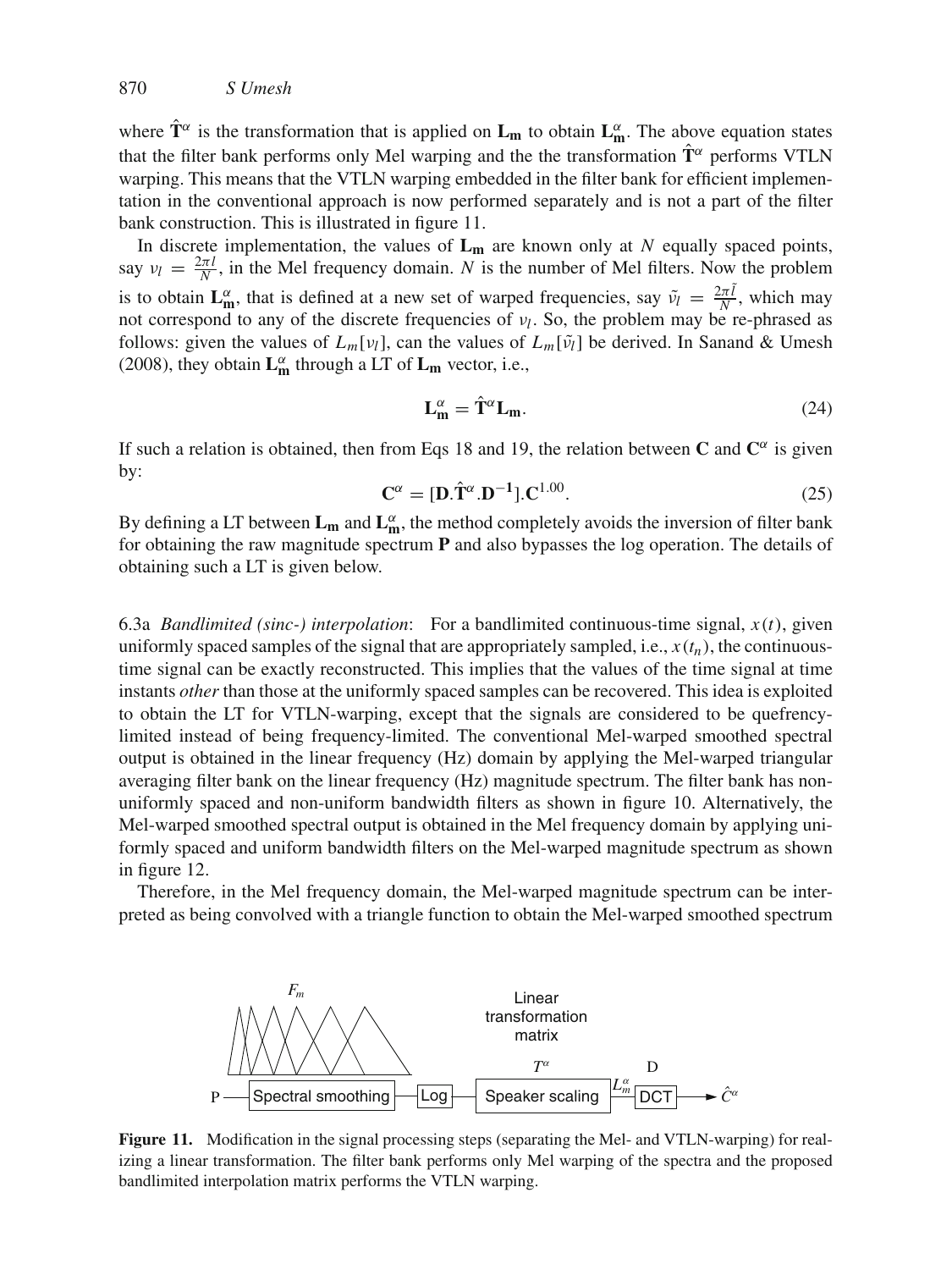

**Figure 12.** Illustrating the change in the filter-bank structure with VTLN warping in Mel frequency domain. The filters have uniformly spaced centre frequencies with uniform bandwidth for  $\alpha = 1.00$ . However, they are non-uniformly spaced for  $\alpha$  different from unity.

followed by the log compression on the amplitude to get the continuous function in Mels, i.e. *L<sub>m</sub>*(*v*). This function is then *uniformly* sampled at  $v_l = \frac{2\pi l}{N}$ , where  $l = 0, 1, \dots, (N - 1)$  in the normalized-Mel domain. These uniformly spaced samples correspond to the output of the triangular filters centred at those particular Mel frequencies and exactly correspond to the elements of the vector **Lm**. Because of the triangle smoothing and subsequent log-operation on the output (which reduces dynamic range), the quefrency content of this smoothed log filter-bank output is only in the low quefrency region. The effect of filter bank smoothing on the cepstral values is shown in figure 13.

During VTLN warping, the filter centre frequencies are appropriately scaled in the linear frequency (Hz) domain by inverse- $\alpha$  as described in Lee & Rose (1998). This corresponds to the centre frequencies of the filter bank to be non-uniformly spaced in the Mel frequency domain as shown in figure 12. Since the log-compressed Mel-warped smoothed magnitude spectrum is represented by the continuous function  $L_m(v)$ , the output of the VTLN-warped filter bank corresponds to sampling *L<sub>m</sub>*(*ν*) *non-uniformly*, i.e. *L<sub>m</sub>*[ $\tilde{v}_l$ ]. These non-uniformly spaced samples exactly correspond to the elements of the vector  $\mathbf{L}_{\mathbf{m}}^{\alpha}$ .

6.3b *Obtaining the bandlimited interpolation matrix*: The steps to obtain the transformation matrix are as follows:

(i) Let  $v_0, v_1, \ldots, v_{N-1}$ , represent the uniformly-spaced Mel frequencies of  $\mathbf{L}_m$ . Their respective linear frequencies (Hz) are non-uniformly spaced and are represented as  $f_0, f_1, \ldots, f_{N-1}$ . These are the centre frequencies of the **N** Mel filters in the linear frequency (Hz) domain. They are related through the standard Mel relation, i.e.,

$$
\nu_l = 2595 \log_{10} \left( 1 + \frac{f_l}{700} \right); \quad \forall l. \tag{26}
$$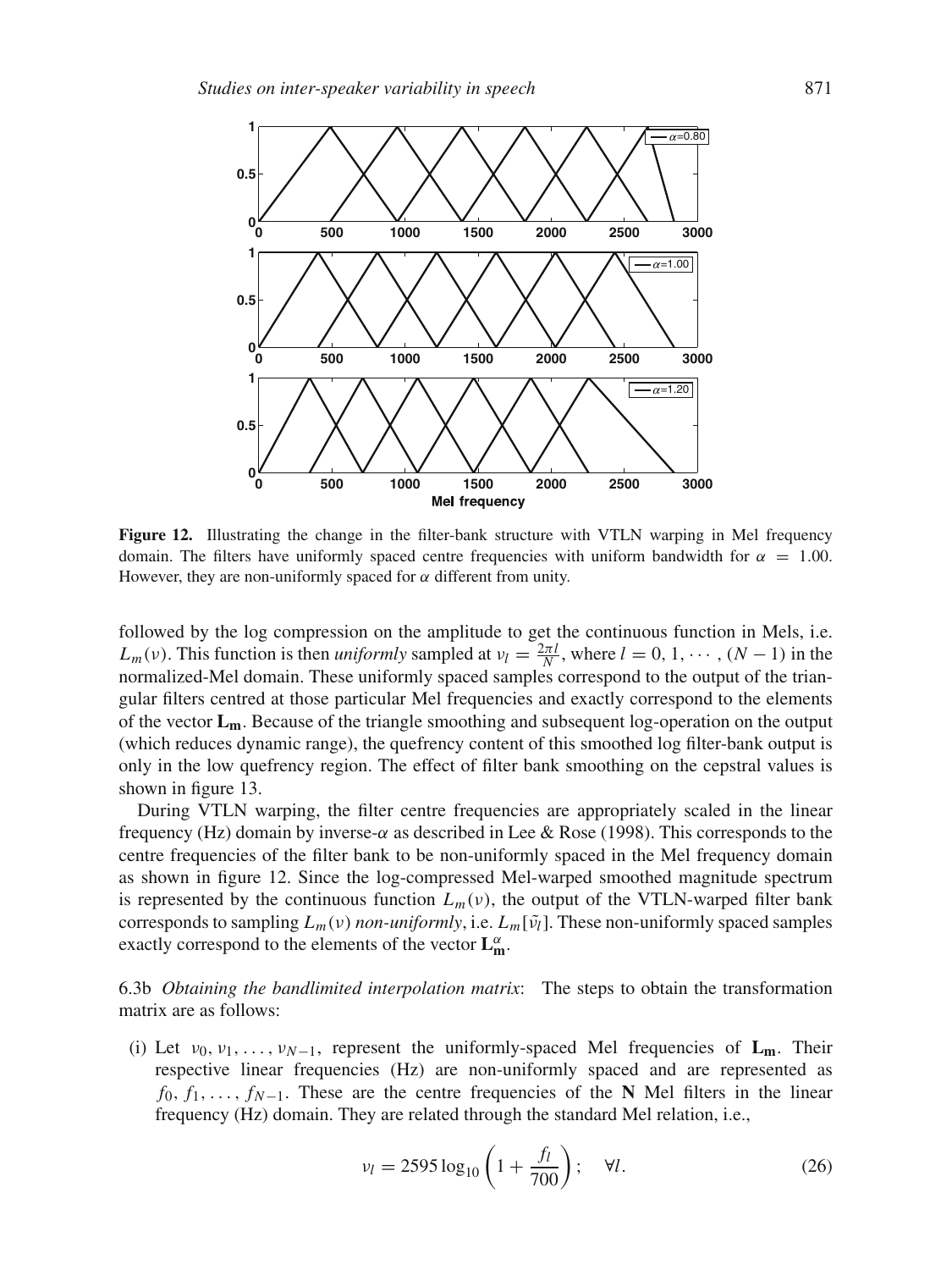

**Figure 13.** Effect of filter-bank smoothing on the cepstral coefficients. Filter-bank smoothing assures quefrency limitedness.

- (ii) During VTLN warping, the warping function  $g_{\alpha}(f)$  is applied to obtain the warped frequencies. Let  $\hat{f}_l = \alpha f_l$ , denote the linear warping in the linear frequency (Hz) domain. It should be noted that this is *not* linear-warping in the Mel frequency domain. The corresponding centre frequencies of the filters in the Mel domain, i.e.,  $\hat{v}_l$ , are related to  $\hat{f}_l$  through Eq. 26, with  $\hat{v}_l = v_l$  for  $\alpha = 1.00$ . This is illustrated in figure 14.
- (iii) The Fourier relation between  $C_{DTFT}$  and  $L_m$  is given by:

$$
c_k = \frac{1}{2N-2} \sum_{l=0}^{2N-3} L_m \left[ \frac{\nu_l}{\nu_s} \right] e^{+j \frac{2\pi}{2N-2} (\frac{\nu_l}{\nu_s}) k}, \tag{27}
$$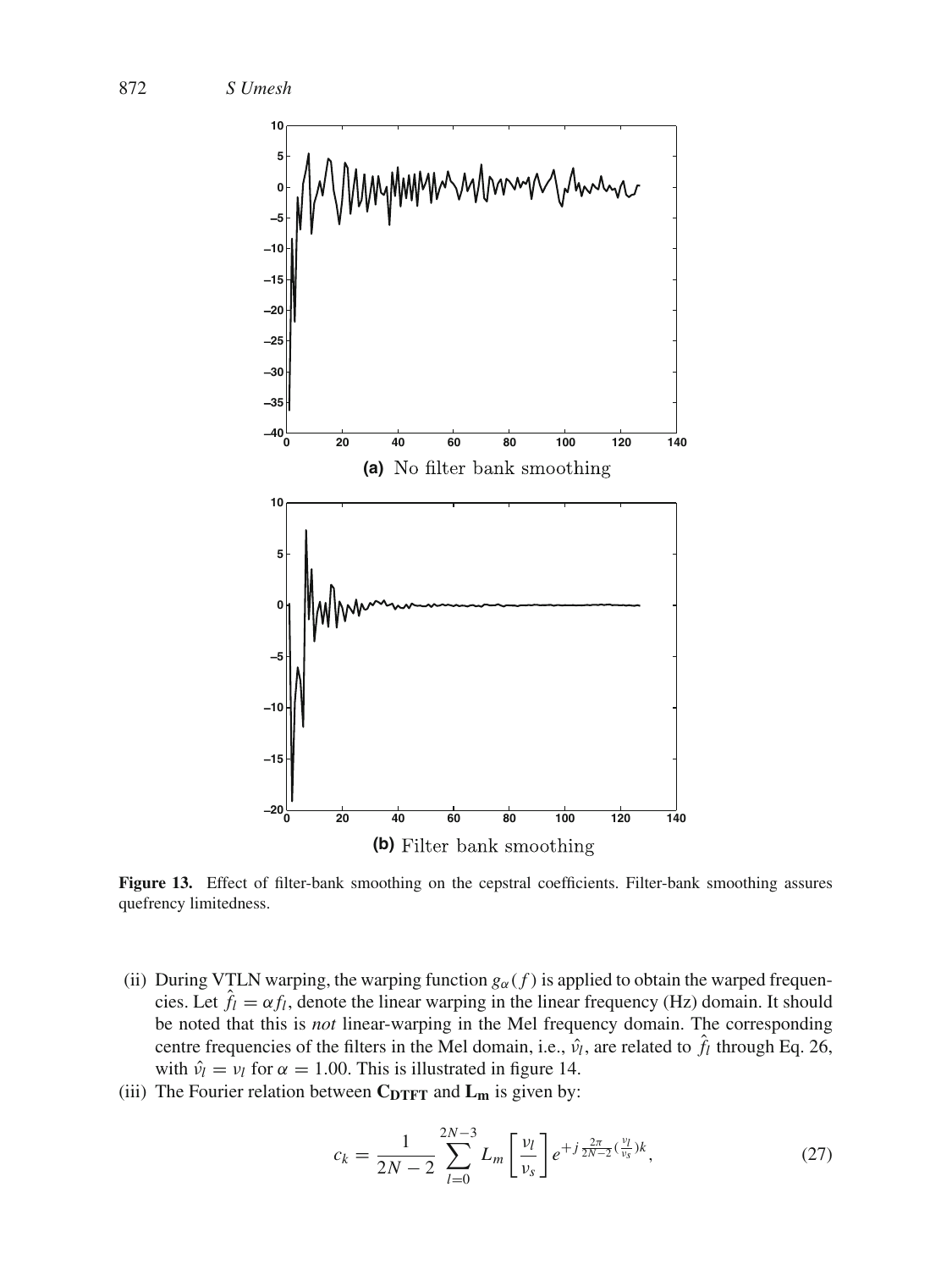

**Figure 14.** Linear scaling relation is defined in the linear frequency (Hz) domain, i.e.  $\tilde{f} = \alpha f$ .  $v_0, v_1, \ldots, v_{N-1}$  are the outputs of uniformly spaced filter bank corresponding to  $\alpha = 1.00$  in the Mel domain. Similarly,  $\tilde{v}_0, \tilde{v}_1, \ldots, \tilde{v}_{N-1}$  are the outputs of warped filter bank and are non-uniformly spaced in the Mel domain. The bandlimited interpolation matrix is defined to obtain  $\tilde{v_i}$  given  $v_i$ .  $\blacksquare$  represents the unwarped frequencies both in linear frequency (Hz) and Mel-frequency domains, • represents the warped frequencies in both the domains.

where  $v_s$  is the sampling frequency in the Mel frequency domain. Here, the signal is assumed to be periodic with a period of 2*N* −2 and symmetric around *N* −1. The half filters are present at indices 0 and  $N - 1$ . As discussed previously, the values at these indices are required for performing bandlimited interpolation. If  $c_k$  is assumed to be quefrency limited, the elements of  $\mathbf{L}_{\mathbf{m}}^{\alpha}$  can be determined as:

$$
L_m \left[ \frac{\hat{v}_l}{v_s} \right] = \sum_{k=0}^{2N-3} c_k e^{-j \frac{2\pi}{2N-2} (\frac{\hat{v}_l}{v_s}) k}.
$$
 (28)

Substituting Eq. 27 in Eq. 28:

$$
L_m \left[ \frac{\hat{v}_l}{v_s} \right]
$$
  
=  $\sum_{k=0}^{2N-3} \frac{1}{2N-2} \sum_{l=0}^{2N-3} L_m \left[ \frac{v_l}{v_s} \right] e^{+j \frac{2\pi}{2N-2} (\frac{v_l}{v_s}) k} e^{-j \frac{2\pi}{2N-2} (\frac{\hat{v}_l}{v_s}) k},$   
=  $\sum_{l=0}^{2N-3} L_m \left[ \frac{v_l}{v_s} \right] \left[ \frac{1}{2N-2} \sum_{k=0}^{2N-3} e^{+j \frac{2\pi}{2N-2} (\frac{\hat{v}_l}{v_s}) k} e^{-j \frac{2\pi}{2N-2} (\frac{\hat{v}_l}{v_s}) k} \right].$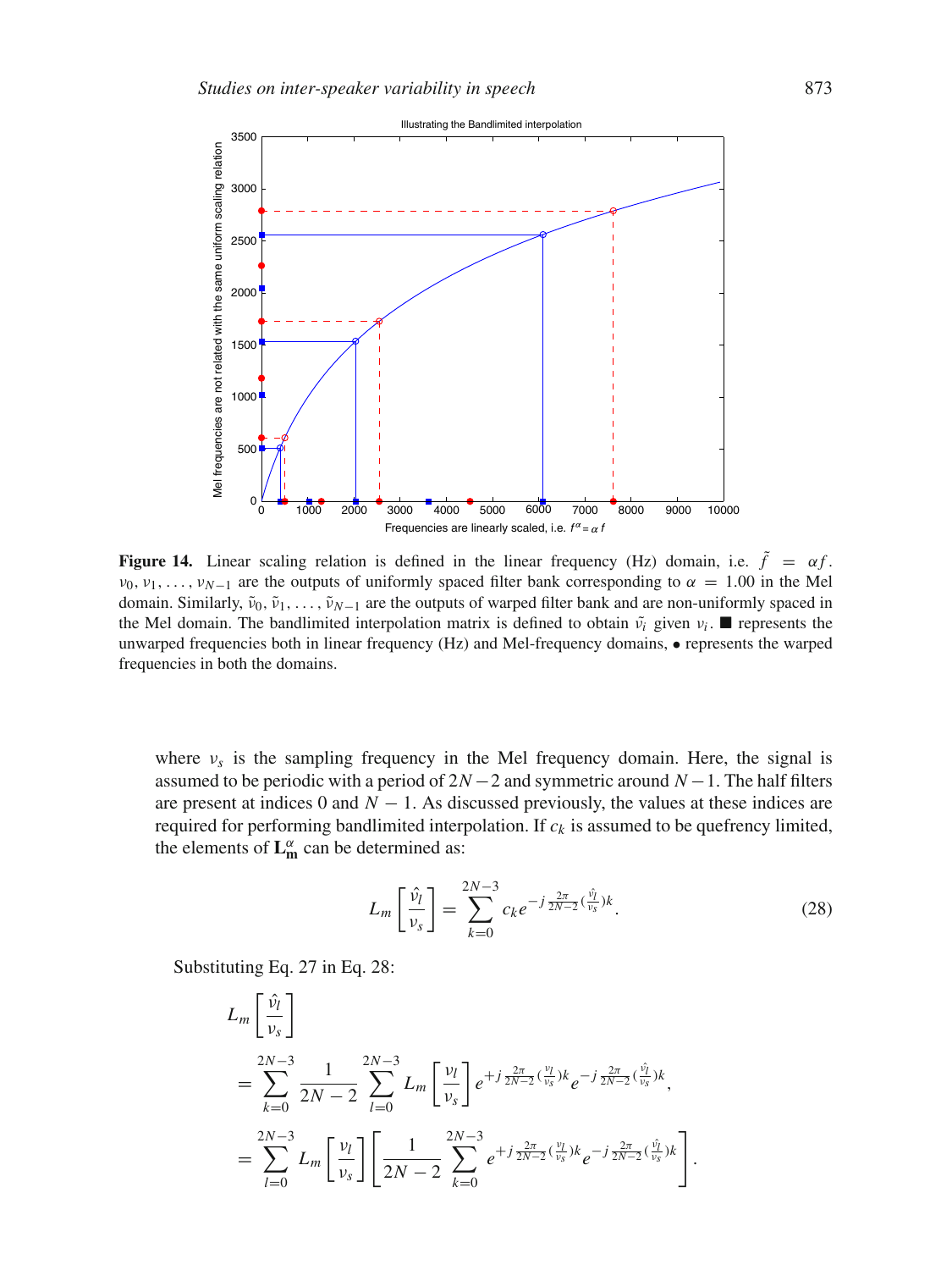The bandlimited interpolation matrix between  $L_m[v_l]$  and  $L_m[\hat{v_l}]$  is given by:

$$
\mathbf{T}^{\alpha} = \frac{1}{2N-2} \sum_{k=0}^{2N-3} e^{-j\frac{2\pi}{2N-2}(\frac{\hat{v}_j}{v_s})k} e^{+j\frac{2\pi}{2N-2}(\frac{v_j}{v_s})k}, \qquad (29)
$$

where

$$
l=0,\ldots,2N-3.
$$

Using the even-symmetry property, the  $N \times N$  interpolation matrix  $\hat{\mathbf{T}}^{\alpha}$ , i.e.,  $\mathbf{L}_{m}^{\alpha} = \hat{\mathbf{T}}^{\alpha} \cdot \mathbf{L}_{m}$ is given by:

$$
\hat{\mathbf{T}}^{\alpha} = \frac{1}{2N-2} \sum_{k=0}^{N-1} 2a_l \cos\left(\frac{2\pi}{2N-2} \left(\frac{\hat{v}_l}{v_s}\right) k\right) \cos\left(\frac{2\pi}{2N-2} \left(\frac{v_l}{v_s}\right) k\right),\tag{30}
$$

where

$$
a_l = \begin{cases} \frac{1}{2}, & l = 0, N - 1 \\ 1, & l = 1, 2, ..., N - 2 \end{cases}
$$

It is believed that this is the first time an exact LT, without any significant modification in the signal processing of conventional MFCC for VTLN is shown. Although, the transformation here is derived for the case of piece-wise linear warping, the same procedure can be used for any arbitrary warping function.

The idea of LT presented here will be a special case of the LT proposed in Umesh *et al* (2005), where they proposed a LT by separating *both* Mel- and VTLN-warping from the filter bank. The main differences between the two approaches are:

- The filters are uniformly spaced in the Mel frequency domain for the approach proposed in this paper, i.e., ν*<sup>l</sup>* are uniformly spaced. In Umesh *et al* (2005), the filters are uniformly spaced in the linear frequency (Hz) domain, i.e., *fl* are uniformly spaced.
- The interpolation matrix proposed in Sanand & Umesh (2008) is defined as:

$$
\mathbf{L}_{\mathbf{m}}(\tilde{\mathbf{v}}_l) = \mathbf{T}_{\mathbf{m}}^{\hat{\alpha}}.\mathbf{L}_{\mathbf{m}}(\mathbf{v}_l),\tag{31}
$$

.

i.e., it performs only VTLN warping on the Mel-warped spectra. In Umesh *et al* (2005), the interpolation matrix is defined as:

$$
\mathbf{L}_{\mathbf{m}}(\tilde{\mathbf{v}}_l) = \mathbf{T}_{\mathbf{m}}^{\hat{\alpha}} . \mathbf{S}(f_l), \tag{32}
$$

where **S** is the smoothed spectrum without Mel warping and the transformation matrix performs both Mel and VTLN warping to obtain VTLN-warped MFCC features.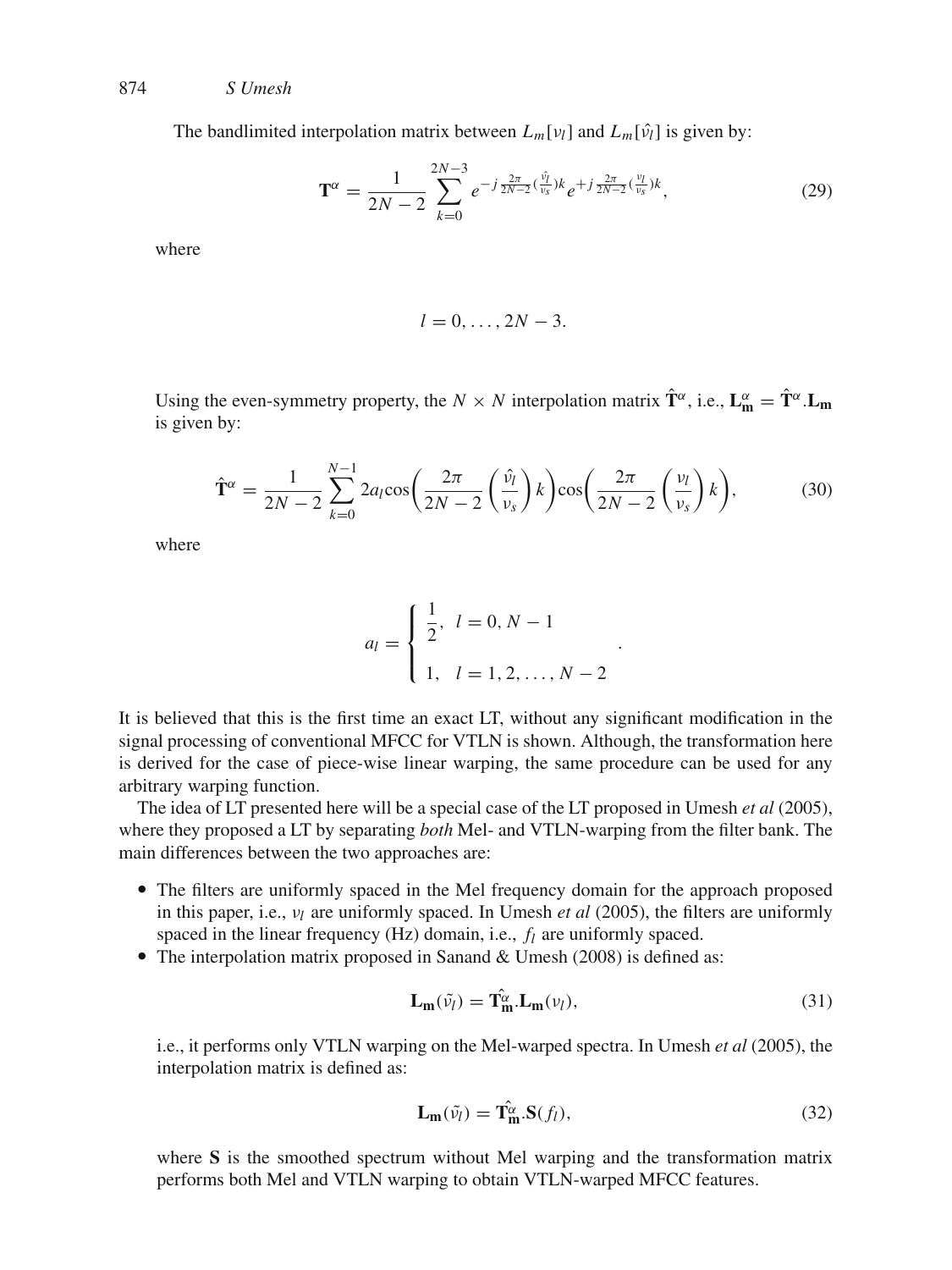6.3c *Transformation of cepstra*: The LT matrix  $(\hat{\mathbf{T}}^{\alpha})$  will be of size equal to the number of MFCC filters, **N**. Let **M** represent the number of cepstral coefficients (usually 13) used as static features the feature vector. We then obtain the  $M \times M$  (13×13) matrix as follows:

$$
\begin{bmatrix} C^{\alpha} \\ M \times 1 \end{bmatrix} = \underbrace{\begin{bmatrix} DCT \\ M \times N \end{bmatrix} \begin{bmatrix} \hat{T}^{\alpha} \\ N \times N \end{bmatrix} \begin{bmatrix} IDCT \\ N \times M \end{bmatrix}}_{J^{\alpha}(M \times M)} \begin{bmatrix} C^{1.00} \\ M \times 1 \end{bmatrix} .
$$
 (33)

The feature generation process using the proposed LT approach is illustrated in figure 15.

Although, the LT is derived for the static features, it can be shown that the same relation holds true for  $\Delta$  and  $\Delta\Delta$ . Now the relation between warped and unwarped features is given by the relation:

$$
\underbrace{\begin{bmatrix} C^{\alpha} \\ C^{\alpha}_{\Delta} \\ C^{\alpha}_{\Delta \Delta} \end{bmatrix}}_{\mathbf{X}_{i}^{\alpha}} = \underbrace{\begin{bmatrix} J^{\alpha} & 0 & 0 \\ 0 & J^{\alpha} & 0 \\ 0 & 0 & J^{\alpha} \end{bmatrix}}_{\mathbf{B}^{\alpha}} \underbrace{\begin{bmatrix} C \\ C_{\Delta} \\ C_{\Delta \Delta} \end{bmatrix}}_{\mathbf{X}_{i}},
$$
\n(34)

where,  $\mathbf{X}_i^{\alpha}$  (includes the static, velocity and acceleration coefficients) is the feature vector of *i*<sup>th</sup> utterance whose spectra is warped with the scale factor  $\alpha$  and the LT matrix is denoted by  $\mathbf{B}^{\alpha}$ .

#### 6.4 *Jacobian compensation in VTLN*

In conventional VTLN, the warp factor is estimated as follows:

$$
\hat{\alpha_i} = \arg \max_{\alpha} \Pr(\mathbf{X}_i^{\alpha} | \mathbf{W}_i; \lambda), \tag{35}
$$

where  $\lambda$  is the SI model,  $W_i$  is the known transcription and  $X_i^{\alpha}$  are the warped features for the scale factor  $\alpha$ . The above equation is *not* completely accurate. This is because, the likelihood of the warped utterance is evaluated with respect to the SI model which is built using *unwarped data*, and the Jacobian of the transformation has not been accounted. In order to account for the Jacobian, the above equation needs to be modified as:

$$
\hat{\alpha_i} = \arg \max_{\alpha} \Pr(\mathbf{X}_i^{\alpha} | \mathbf{W}_i; \lambda).|d\mathbf{X}_i^{\alpha}/d\mathbf{X}_i|.
$$
 (36)

Since the transformation across the cepstral coefficients is highly complex, the Jacobian of the transformation is usually neglected and the warp factor estimation using Eq. 35 is followed in



**Figure 15.** Framework of the proposed LT approach. It should be noted that only the unwarped features are generated and warped features are obtained using the LT matrices  $(J^{\alpha})$ .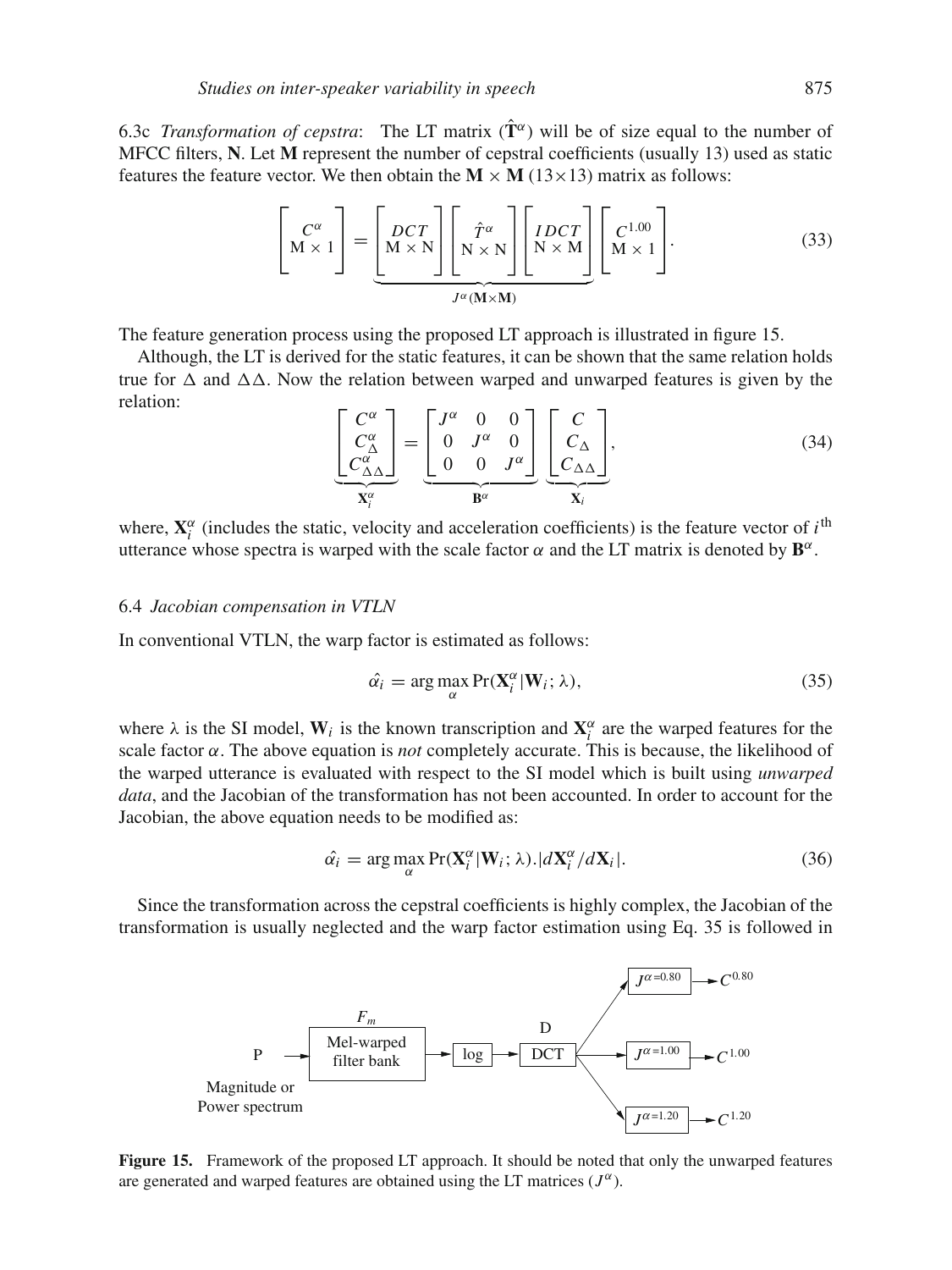practice. There have been very few studies that reported the performance of Jacobian in VTLN. Pitz (2005) reported in his thesis that Jacobian provided marginal improvements. Panchapagesan & Alwan (2009) have reported that Jacobian degraded the performance and hence was ignored during recognition. There have been other LT approaches such as McDonough *et al* (2004), Claes *et al* (1998) and Cui & Alwan (2006) but none have reported any study using the Jacobian.

Using the LT relation derived in the previous section to obtain the VTLN-warped MFCC features, the Jacobian of the transformation during the warp-factor estimation can be easily accounted for. In the LT approach to VTLN, the Jacobian will be simply the determinant of the transformation matrix. So, Eq. 36 will now modify as:

$$
\hat{\alpha_i} = \arg \max_{\alpha} \left\{ \Pr(\mathbf{X}_i^{\alpha} | \mathbf{W}_i; \lambda) | \mathbf{B}^{\alpha}| \right\},\tag{37}
$$

where  $\mathbf{B}^{\alpha}$  (see Eq. 34) is the respective transformation matrix for a particular  $\alpha$ . It can be easily shown that the likelihood of the observed sequence  $(\mathbf{X}_t)$  with respect to the model parameters  $(\mu, \Sigma)$  and the LT matrix ( $\mathbf{B}^{\alpha}$ ) is equivalent to applying the LT on the observation vectors and accounting for the Jacobian of the transformation (Gales 1998). This is given by:

$$
\mathcal{L}(\mathbf{X}_{t}; \mu, \Sigma, (\mathbf{B}^{\alpha})^{-1}) = \mathcal{L}(\mathbf{B}^{\alpha}\mathbf{X}_{t}; \mu, \Sigma) + \log(|\mathbf{B}^{\alpha}|). \tag{38}
$$

In Eq. 38, the *same* LT is applied on both the means  $(\mu)$  and the covariances  $(\Sigma)$ .

## **7. Comparison of ASR performance of conventional and LT VTLN**

The recognition experiments include three different sets of speech data: TIDIGITS, RM-Task and OGI. Monophone models are used for RM-Task and word models for both TIDIGITS and OGI. All the experiments use 128 filters that are uniformly spaced with uniform bandwidth (with bandwidth equal to that 21 filters for OGI, 24 filters for RM-Task and 29 filters for TIDIGITS) in the Mel domain. This is because 128 filters provided improved performance with Jacobian compensation (discussed later). Intuitively, using more number of filters is equivalent to increased sampling in the spectral domain and hence should reduce the effect of aliasing in the cepstral domain. It should be noted that the cepstra still has only 12 cepstral coefficients along with energy. The filter bandwidths are not scaled and only the centre frequencies are scaled during VTLN (Umesh & Sinha 2007). In all the experiments, the frequency points *zero* and *pi* are mapped onto themselves using piecewise linear warping (Wegmann *et al* 1996).

Table 1 compares the recognition performance of the discussed linear-transformation approach to VTLN along with the conventional approach of filter-bank scaling. The performance of the proposed LT approaches is comparable to the conventional approach of filter bank scaling for VTLN.

Table 2 shows the recognition performance of VTLN with and without Jacobian compensation using the proposed LT approaches. In conventional VTLN, the Jacobian cannot be easily found and is hence ignored. Therefore, there are no Jacobian compensation results for conventional VTLN.

The following observations are made from table 2.

• In the proposed *sinc-* interpolation approach (Sanand & Umesh 2008), Jacobian has provided improvement. For both OGI and RM-Task we see considerable gain in performance. For the case of TIDIGITS, there is not much change in the performance with Jacobian compensation.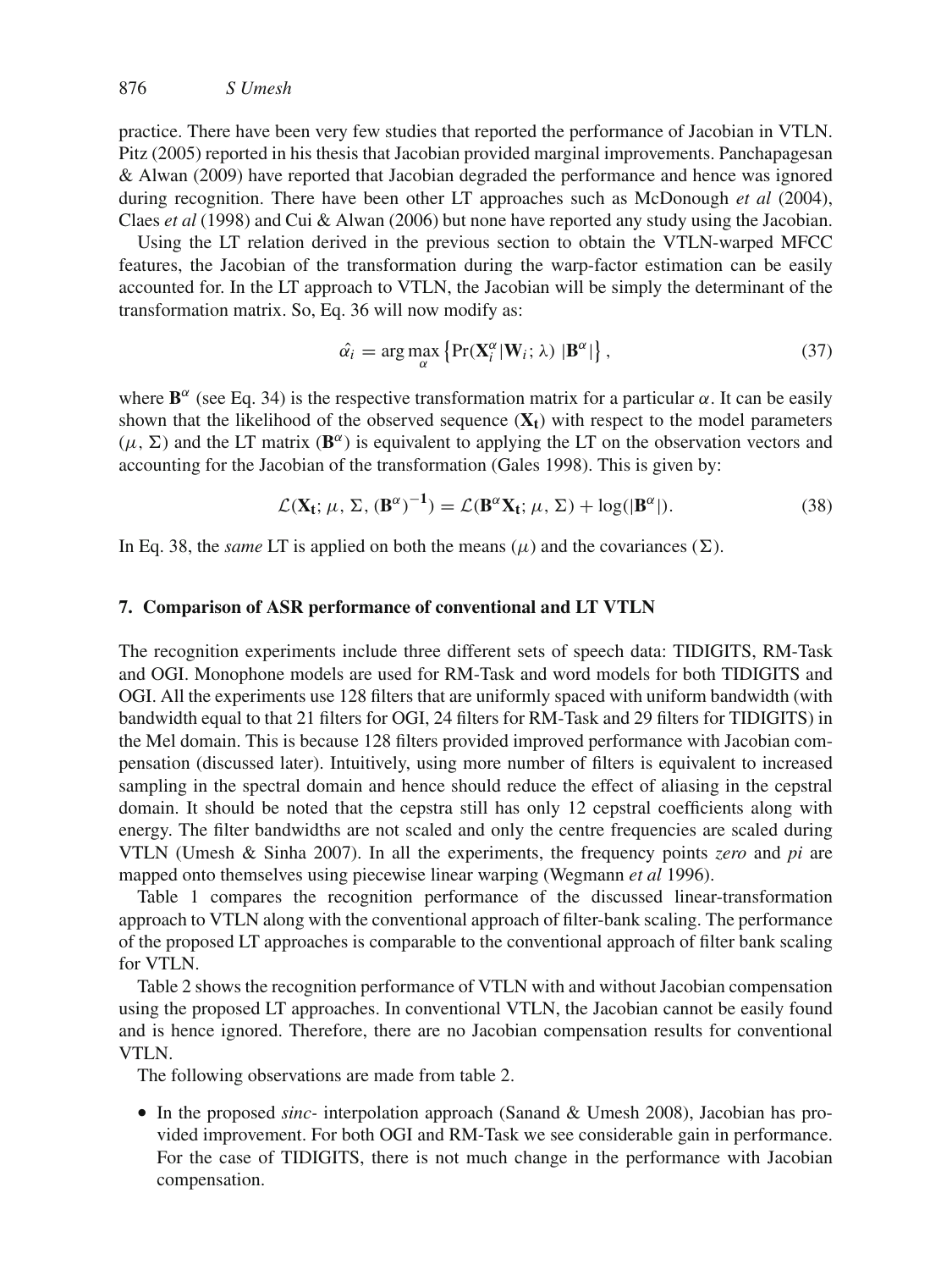| Method               | OGI   | <b>TIDIGITS</b> | <b>RM-Task</b> |  |
|----------------------|-------|-----------------|----------------|--|
|                      | $A-A$ | $A - A$         | $A-A$          |  |
| Baseline (No-VTLN)   | 96.95 | 99.52           | 93.71          |  |
| Conventional VTLN    | 97.64 | 99.62           | 94.81          |  |
| Sinc interpolation   | 97.41 | 99.60           | 94.85          |  |
| Cosine interpolation | 97.35 | 99.58           | 94.73          |  |

**Table 1.** Recognition performance of conventional and the LT approaches to VTLN. Note that LT approaches provide comparable performance to conventional VTLN and yet are computationally efficient.

• For the case of *cosine* interpolation (Panchapagesan 2006), there is a marginal improvement in performance for OGI. TIDIGITS and RM-Task have not shown any improvement. This is because Panchapagesan (2006) incorrectly assumes linear-scaling in the Mel domain in contrast to linear-scaling in the frequency-domain. Linear scaling in frequency domain is physiologically motivated and is used in conventional VTLN.

Although, Jacobian compensation might not provide huge improvements, it should not degrade the recognition performance when properly accounted during the warp factor estimation.

When Jacobian compensation is used under mismatched train and test speaker condition, e.g. male trained model and child test data, then there is usually a degradation in performance. The reason for this degradation is the improper calculation of likelihood while estimating the optimal warp factor using Eq. 36 (Sanand *et al* 2009). This can happen when there is a mismatch between the model and the warped features. If the likelihood calculation is not proper, Jacobian can overcompensate the likelihood and hence result in the degradation of recognition performance. In Eq. 34, the mismatched data *X* may be assumed to come from a distribution with model parameters  $\mu_T$  and  $\Sigma_T$ . Applying VTLN linear transform  $A^\alpha$  to get warped features  $X^\alpha$  would imply that  $X^{\alpha}$  has model parameters  $A^{\alpha} \mu_T$  and  $A^{\alpha} \Sigma_T (A^{\alpha})^T$ . These model parameters should match the parameters of the SI model (or previous iteration VTLN model) since the data is warped to match this model. When these assumptions do not hold, then Jacobian compensation is not appropriate. Recently (Sanand *et al* 2009) have tried to address this problem.

| Method              | OGI   | <b>TIDIGITS</b> | <b>RM-Task</b> |  |
|---------------------|-------|-----------------|----------------|--|
|                     | $A-A$ | $A - A$         | $A-A$          |  |
| Baseline (No-VTLN)  | 96.95 | 99.52           | 93.71          |  |
| Sinc                | 97.41 | 99.60           | 94.85          |  |
| $Sinc + Jacobian$   | 97.66 | 99.60           | 95.43          |  |
| Cosine              | 97.35 | 99.58           | 94.73          |  |
| $Cosine + Jacobian$ | 97.48 | 99.60           | 94.73          |  |

**Table 2.** Performance of VTLN with and without Jacobian compensation using the proposed LT approaches. The use of Jacobian ensures mathematical correctness and provides marginal improvement.

• A–A: Adult train – Adult test.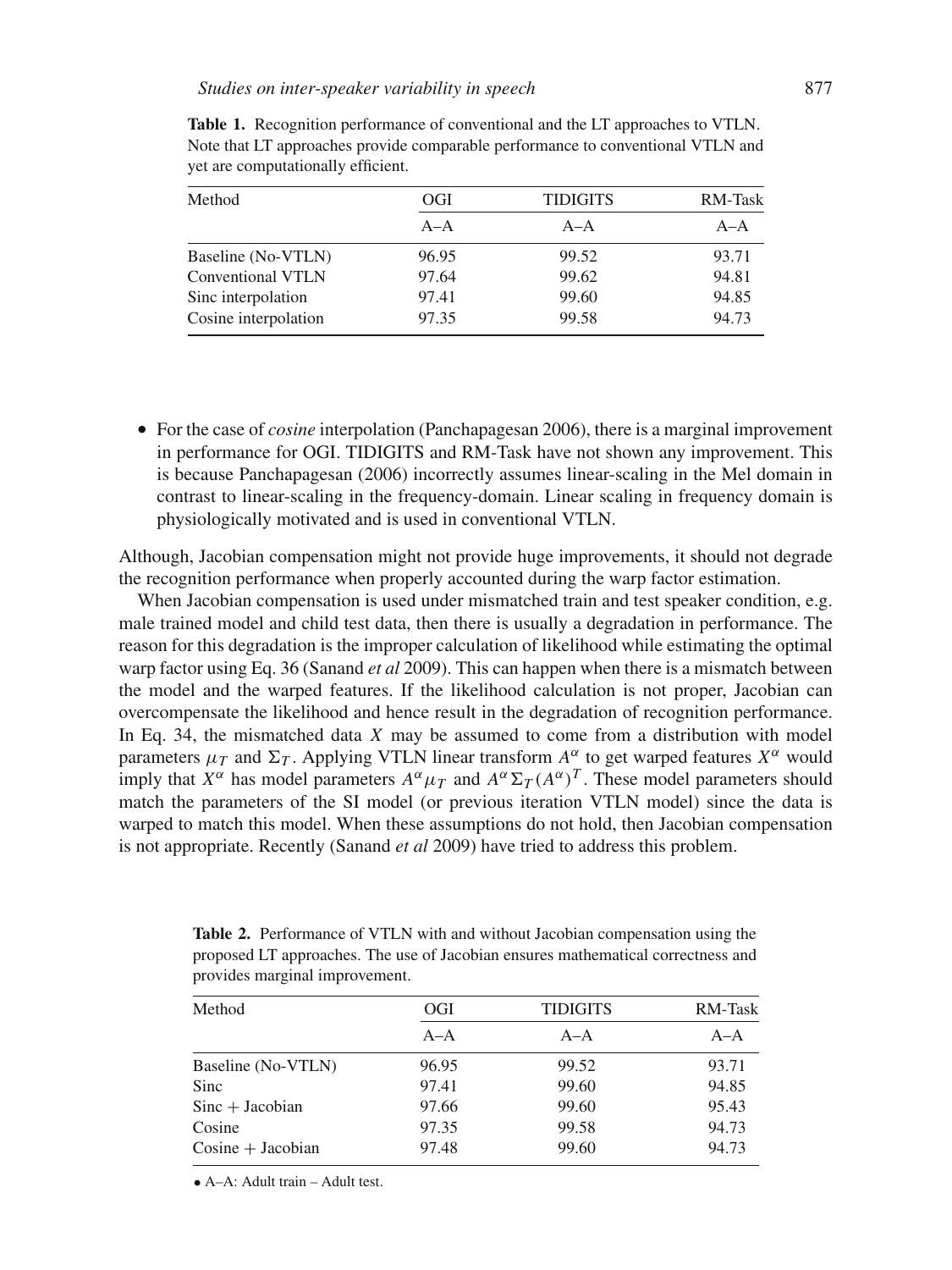### **8. Speaker adaptation approach to normalization**

In VTLN, the features are normalized by first warping the spectra resulting in reduced variability for different speakers enunciating the same sound. Such an approach is usually referred to as speaker-normalization or feature-normalization. In literature, there is also a different approach used to improve the performance of speaker-independent (SI) speech recognition systems by modifying the parameters of the system specifically for a particular speaker. This approach is often referred to as speaker-adaptation. SI ASR systems are built using data from all the speakers. These systems are not aimed at modelling the speech from any specific speaker. Therefore, to make the system perform better for a new speaker, a small amount of the new speaker's speech (adaptation data) is used to 'tune' the parameters of the SI model to better match the acoustic data coming from that speaker. This procedure is termed as 'adaptation'. In this method, we are modifying the parameters of the model to better suit the speaker. This approach is different from VTLN where we reduce the inter-speaker variability by normalizing the features, and then building a compact VTLN model.

Speaker adaptation techniques can be broadly classified as:

- Bayesian or MAP approach.
- ML transformation-based approach.
- Speaker cluster/space-based approach.

MAP essentially uses Bayesian approach to parameter re-estimation of the updated model given the adaptation data. One of the major problems with the MAP-based approaches is that the reestimation formulae *apply only* to individual model parameters. Thus, if a mixture component is *not* observed in the adaptation data, then it cannot be adapted. If we wish to update all the model parameters, then we require a fairly large amount of training data (Gauvain & Lee 1994; Lee *et al* 1990). Therefore, this approach is less commonly used when compared to the ML approach discussed below.

ML transformation approaches estimate a set of transformations that can be applied to the model parameters including unobserved mixture components. These transformations capture the general relation between the original model and the current speaker or the acoustic condition to adapt all the HMM distributions.

Some of the early attempts to estimate the transforms were using the least squares criterion (Hewett 1989). Jaschul (1982) uses a tridiagonal frequency shift matrix, which was later extended by Hewett (1989) to a full transformation matrix. Hewett also showed that his method performs better than the canonical correlation approach (Choukri *et al* 1986), which projects parameters of both reference speaker and the new speaker to a new acoustic space where they are similar. The least square linear regression calculation by Hewett (1989) was replaced by ML estimation taking into account different state distributions. This method is referred to as maximum likelihood linear regression (MLLR) adaptation (Leggetter & Woodland 1995), which estimates a set of LTs for the mean parameters of a mixture Gaussian HMM system to maximize the likelihood of the adaptation data, i.e.,

$$
\hat{\mu} = \mathbf{A}\mu + b,\tag{39}
$$

where **A** is the estimated transformation matrix and *b* is the bias term. In order to deal with data sparsity, usually several HMM states are grouped together to form adaptation classes that share the same transform. The adaptation classes are determined using a data-driven clustering approach or manually-defined based on broad phonetic classes (Young & Woodland 1994). At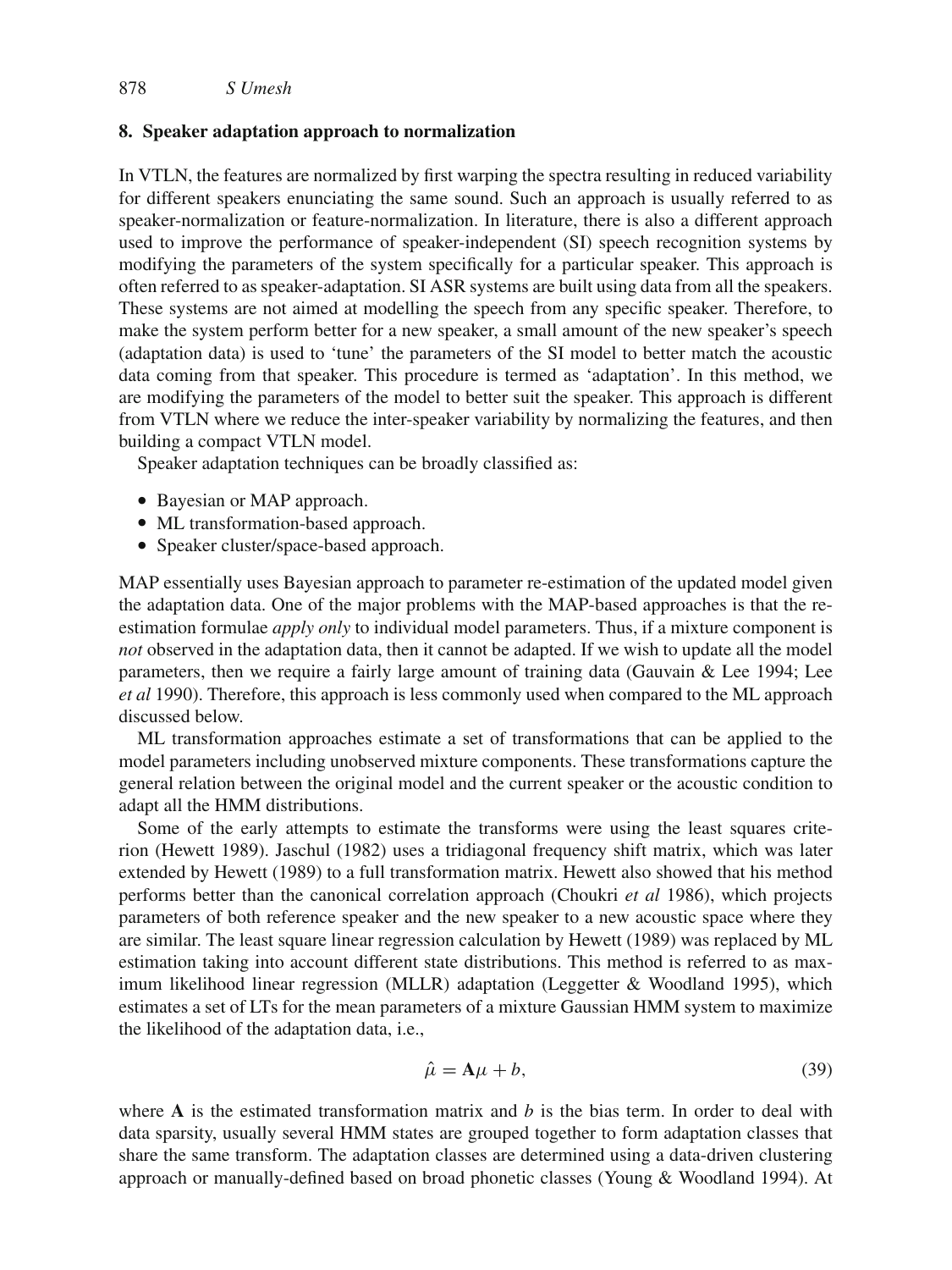the very least, usually there is a transformation for speech and a separate transformation for silence. In order to reduce the number of parameters to be estimated from the adaptation data of a particular speaker, **A** is often assumed to be block-diagonal and only the block-diagonal elements of the matrix are estimated.

In MLLR, the transformations are applied only on the means of the Gaussian components. Extension of this approach, where separate transforms that are applied to the means and variances separately have also been proposed (Gales & Woodland 1996). If a *single* transformation is used to transform both means and variances, it is called constrained MLLR (CMLLR) (Digalakis *et al* 1995; Gales 1998). The modified parameters of CMLLR are:

$$
\hat{\mu} = A\mu + b \quad \hat{\Sigma} = A\Sigma A^T. \tag{40}
$$

When they were first proposed, the above LTs of model parameters were done only for test data using the SI model. In Anastasakos *et al* (1996), this approach was also used to linearly transform using data from training speakers to build a canonical model and is called *speaker-adaptive training*.

The speaker cluster/space-based adaptation approach unlike the previously discussed approaches explicitly uses the information about the characteristics of an HMM set for a particular speaker and the two dominant examples of this class are cluster-adaptive training (CAT) (Gales 2000) and eigenvoice technique (Kuhn *et al* 2000). In these methods, a weighted sum of 'speaker cluster' HMMs are estimated, and this interpolated model is used to represent the current speaker. The major difference between CAT and eigenvoice approaches is how the cluster models are estimated.

### **9. Merits and demerits of VTLN and speaker adaptation**

VTLN and speaker adaptation are two different approaches used to improve the performance of speaker-independent (SI) ASR systems. Most state-of-the-art systems have both these components, since speaker adaptation can also compensate for any environment mismatch.

Although, both conventional VTLN and speaker-adaptation methods try to improve the performance of SI-ASR systems by reducing speaker-variability, each method has certain advantages/disadvantages when compared to the other. The T-VTLN method proposed by Sanand *et al* (2007) and Sanand & Umesh (2008) and subsequent enhancements (Akhil *et al* 2008; Rath and Umesh 2009; Rath *et al* 2009) try to combine the advantages of both the approaches and provide the best solution. We discuss below some of these issues:

• *Amount of adaptation data*: As mentioned earlier, in both speaker adaptation and VTLN, the parameters are estimated from the test-adaptation data before a final recognition is done. In the case of VTLN, only a single parameter, namely the warp parameter, needs to be estimated. Therefore, VTLN requires very little adaptation data (possibly few seconds) to robustly estimate the warp factor. On the other hand, speaker-adaptation-based approaches estimate at least two block-diagonal (for silence and speech) matrices for adaptation. If we assume typical MFCC features and their dynamic coefficients, the feature dimension is usually 39. In such a case, we need to estimate  $13 \times 13 \times 3$  parameters for each blockdiagonal matrix. In practice, we need at least 30 to 40 s of adaptation data to robustly estimate the parameters in speaker-adaptation approaches. Therefore, in applications where there is very little adaptation data, VTLN may be preferred over speaker-adaptation-based approaches.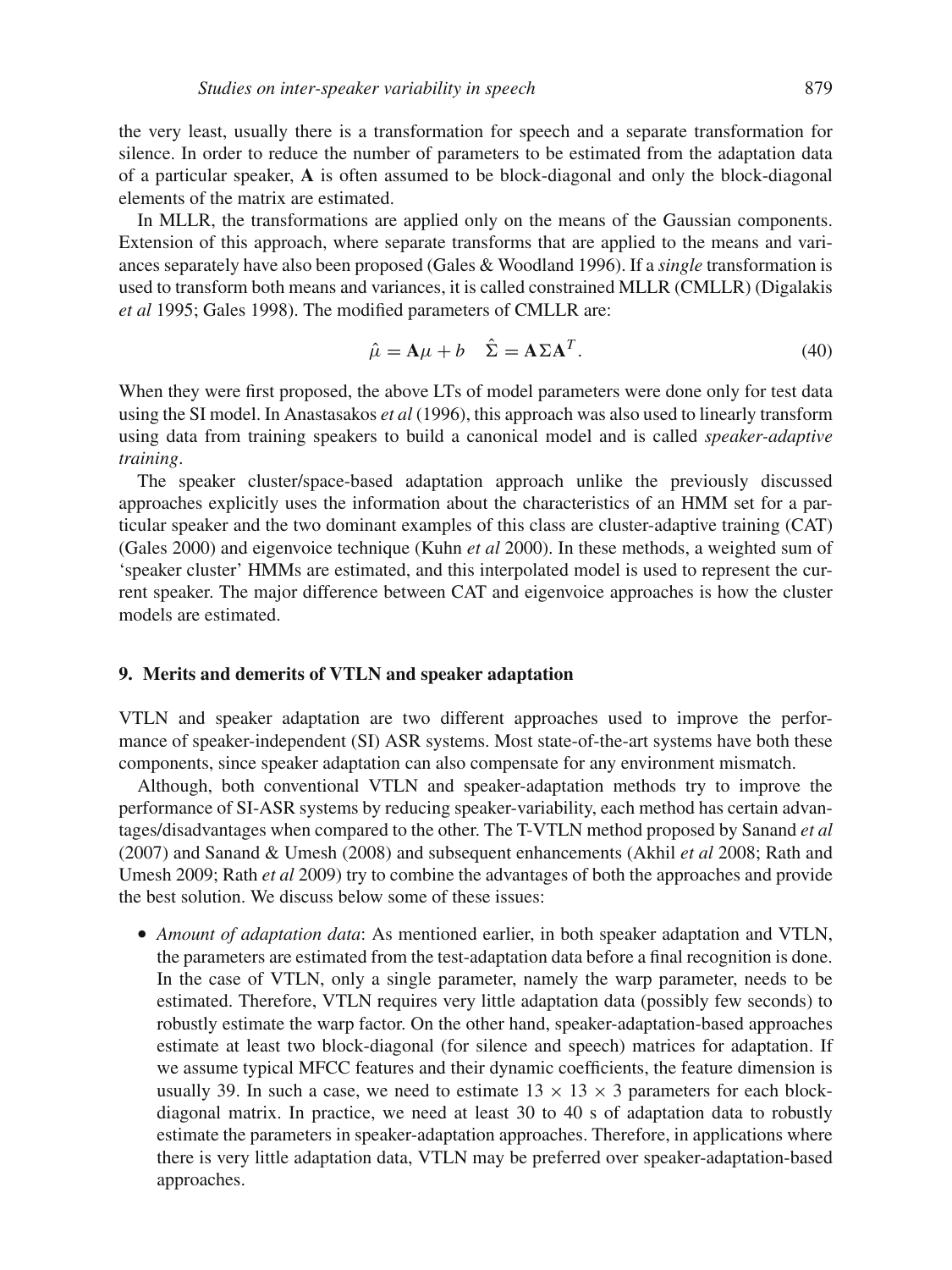|                                                       | VTI N    | MLLR/CMLLR/SAT        | <b>T-VTI N</b> |
|-------------------------------------------------------|----------|-----------------------|----------------|
| Transform-based (computationally efficient)           | $\times$ |                       |                |
| Use sufficient statistics (computationally efficient) | $\times$ |                       |                |
| No. of estimated parameters                           |          | 2 Block-diag matrices |                |
| Rapid (requires little adaptation data)               |          |                       |                |
| Robust to transcription errors                        |          | ×                     |                |

**Table 3.** Advantages and disadvantages of the different speaker adaptation and normalization approaches.

- *Robustness to transcription errors*: In both conventional VTLN and speaker-adaptation approaches, an initial transcription is used to obtain frame-state alignment in order to estimate the adaptation/normalization parameters. This is often called 'unsupervised adaptation'. It has been observed that speaker-adaptation methods are very sensitive to transcription errors and often the performance deteriorates dramatically when the transcription is bad. On the other hand, conventional VTLN is robust to errors in transcription (Rath *et al* 2009).
- *Computationally efficiency*: Conventional VTLN requires all the warped features for each frame to be generated in advance before the optimal warping factor is estimated (using Eq. 17). This also requires alignment to be done for all possible warping factors. The alignment is done using the trained model and true transcription during training and first pass recognition during testing. This value of the likelihood is calculated for all the warped features before the optimal estimate can be found. Therefore, conventional VTLN is expensive to implement. On the other hand, speaker-adaptation-based approaches can be estimated very efficiently using sufficient statistics and an EM approach.

Sanand *et al* (2007) have proposed a linear-transformation approach to compute the VTLNwarped features as discussed in section 6 and which we refer to as T-VTLN. This approach overcomes the problems of scaling the filter-bank for each warp factor and subsequently generating the features as is done in conventional VTLN. Using T-VTLN, Akhil *et al* (2008) have also proposed EM-based warp-factor estimation methods that are computationally efficient and yet retain the advantage of conventional VTLN namely robustness to transcription errors and the requirement of only a few seconds of adaptation data to estimate the warp-parameter. Table 3 summarizes the advantages and disadvantages of the various methods discussed above.

# **10. Conclusion**

This paper addresses the issue of acoustic variations among different speakers enunciating the same sound. Although humans can recognize speech from different speakers independent of these variations, researchers have struggled for more than 50 years to come up with a representation that is insensitive to such variations. In this paper, we have given an overview of the research work in this direction. We have first reviewed work in the area of vowelnormalization, and we have also discussed some of our previous work in this area using the concept of universal-warping function and the affine-transform which unify observations made from perception, auditory modelling and speech production studies. We have also discussed the approaches of VTLN and speaker-adaptation which are most commonly used in state-of-theart systems to reduce inter-speaker variability and thereby improve the performance of SI-ASR systems. In particular, we have discussed, in detail, recent work by many researchers to find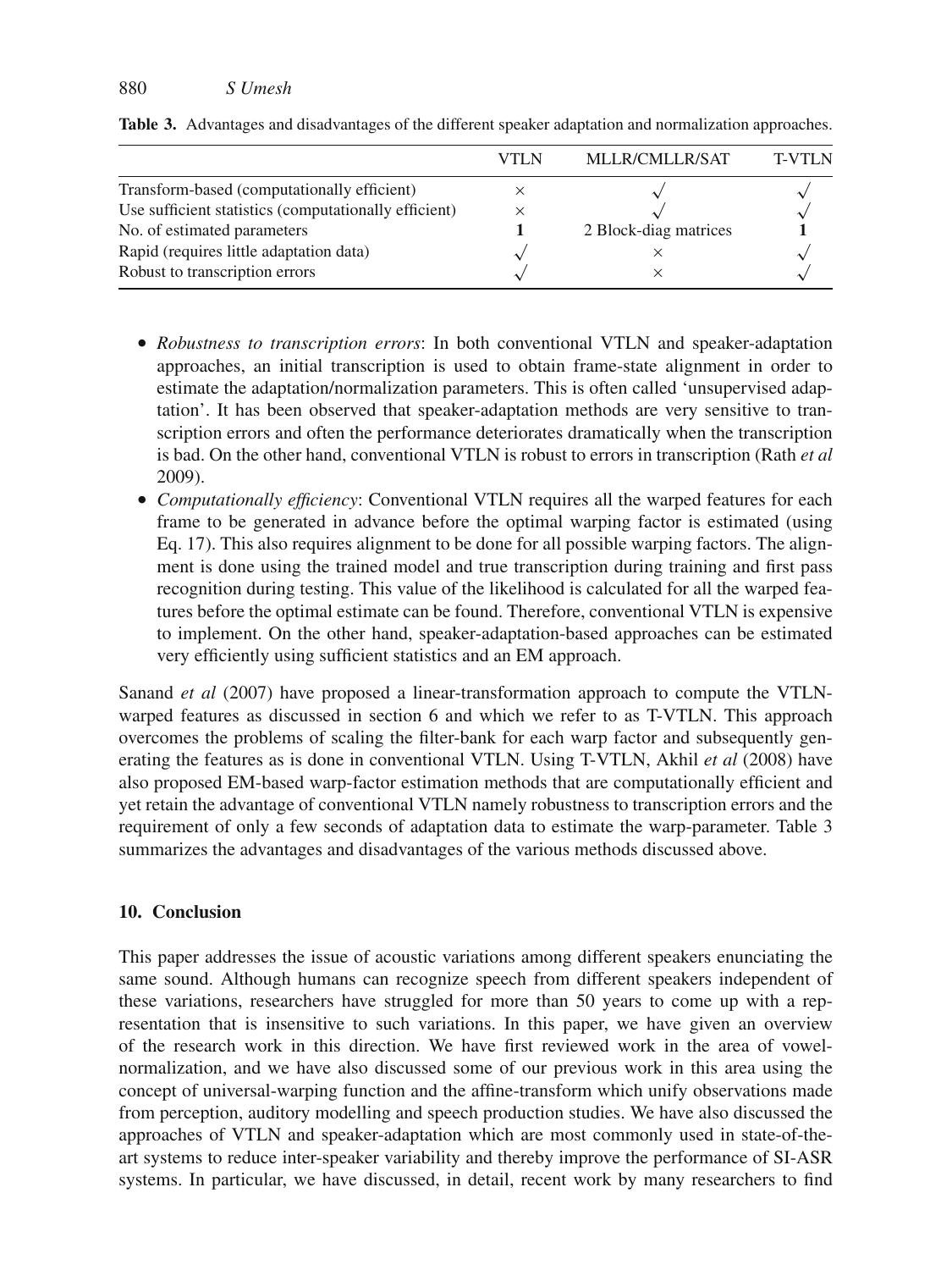a linear-transformation to VTLN warping and our own work in this area. Finally, we compare the advantages and disadvantages of VTLN and speaker-adaptation, and show that T-VTLN can help get the best of both methods.

#### **Acknowledgments**

This work was supported in part by the Department of Science & Technology, Ministry of Science & Technology, India under the DST-SERC project SR/S3/EECE/0058/2008. Most of the work reported is based on the work done by my students and some of the work on speech scale was done jointly with Prof Leon Cohen of the City University of New York and Dr. Nelson of the U.S. Department of Defense. I would like to especially acknowledge the work of Sanand and Shakti since most of the work reported here is a culmination of their efforts. I would also like to acknowledge the work of Bharath, Rohit Sinha and Harish which have been reported here. Finally, I would like to thank Shakti Prasad Rath, Achintya Sarkar, Raghavendra Bilgi, Vikas Joshi and Vinay Chakravarthi for reading through the manuscript.

## **References**

- Acero A 1990 Acoustical and environmental robustness in automatic speech recognition. Ph.D. thesis, Carnegie Mellon University, Pittsburgh, PA, USA
- Acero A, Stern R M 1991 Robust speech recognition by normalization of the acoustic space. *Proc. IEEE ICASSP*, Toronto, Canada, 893–896
- Adank P, Smits R, van Hout R 2004 A comparison of vowel normalization procedures for language variational research, *J. Acoust. Soc. Am.* 116(5): 1–9
- Adank P M 2003 Vowel-normalization a perceptual-acoustic study of dutch vowels. Ph.D. thesis, University of Nijmegen, The Netherlands
- Akhil P T, Rath S P, Umesh S, Sanand D R 2008 A computationally efficient approach to warp factor estimation in VTLN using EM algorithm and sufficient statistics. *Proc. of Interspeech*, 1713–1716
- Anastasakos T, McDonough J, Schwartz R, Makhoul J 1996 A compact model for speaker adaptive training. *Proc. Int. Conf. Spoken Lang. Process.*
- Andreou A, Kamm T, Cohen J 1994 Experiments in vocal tract normalization. *Proc. CAIP Workshop: Frontiers in Speech Recognition II*
- Bladon R A W, Henton C G, Pickering J B 1983 Towards an auditory theory of speaker normalization. *Lang. Commun.* 4: 59–69
- Choukri K, Chollet G, Grenier Y 1986 Spectral transformations through canonical correlation analysis for speaker adaptation in ASR, vol. 11, 2659–2662
- Claes T, Dologlou I, Bosch L, Compernolle D V 1998 A novel feature transformation for vocal tract length normalization in automatic speech recognition. *IEEE Trans. Speech Audio Process.* 6(6): 549–557
- Cui X, Alwan A 2006 Adaptation of children's speech with limited data based on formant-like peak alignment. *Comput. Speech Lang.* 20(4): 400–419
- Digalakis V, Rtischev D, Neumeyer L, Sa E 1995 Speaker adaptation using constrained estimation of gaussian mixtures. *IEEE Trans. Speech Audio Process.* 3: 357–366
- Fant G 1975 A non-uniform vowel normalization. Tech. Rep. 2-3, Speech Transmiss. Lab. Rep., Royal Inst. Tech., Stockholm, Sweden
- Gales M, Woodland P 1996 Mean and variance adaptation within the MLLR framework. *Comput. Speech Lang.* 10: 249–264
- Gales M J F 1998 Maximum likelihood linear transformations for HMM-based speech recognition. *Comput. Speech Lang.* 12(2): 75–98
- Gales M J F 2000 Cluster adaptive training of hidden Markov model. *IEEE Trans. Speech Audio Process.* 8(4): 417–428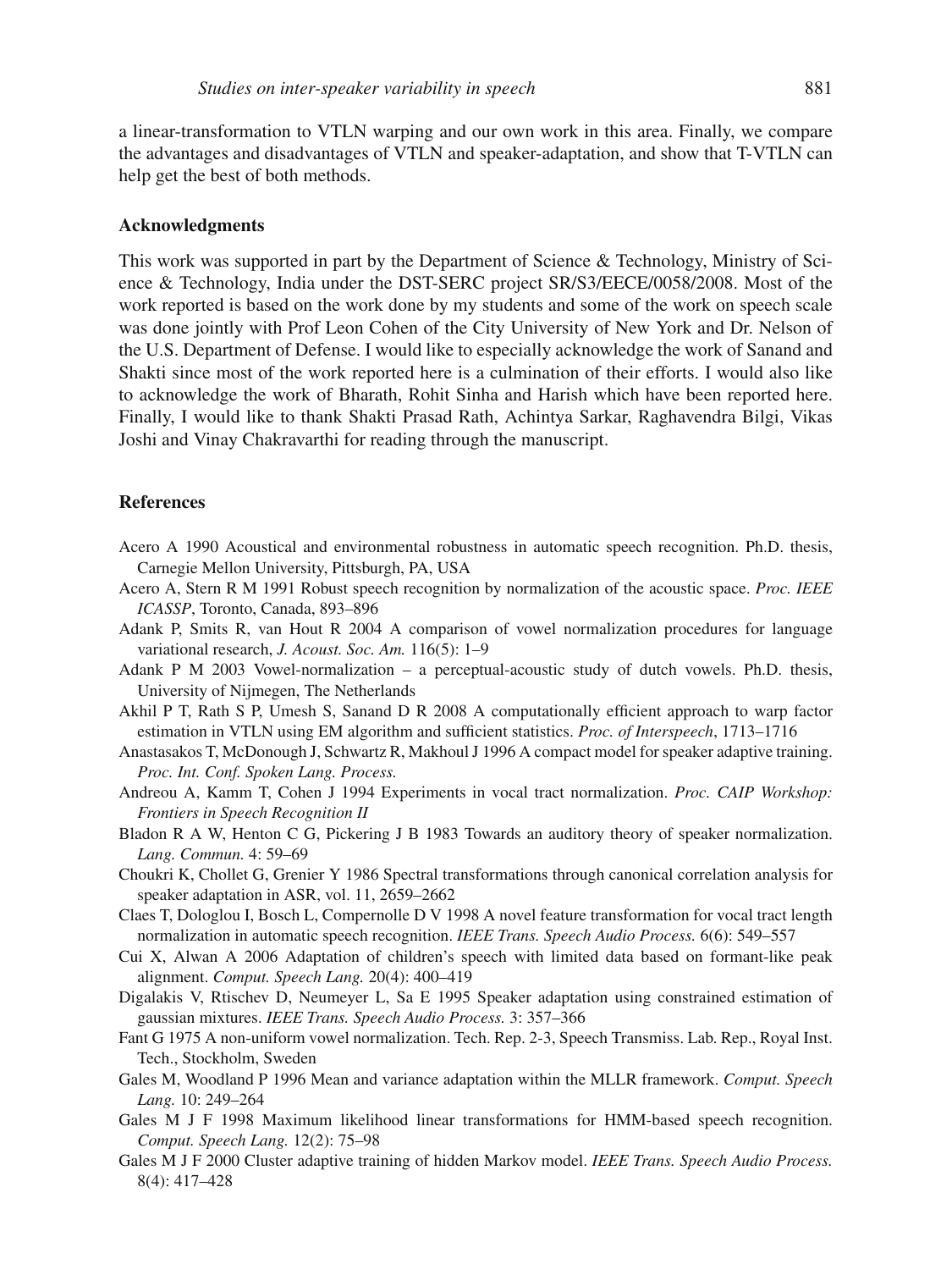- Gauvain J L, Lee C H 1994 Maximum a posteriori estimation for multivariate gaussian mixture observations of Markov chains. *IEEE Trans. Speech Audio Process.* 2: 291–298
- Gerstman L 1968 Classification of self-normalized vowels. *IEEE Trans. Audio Electroacoust.* AU-16: 78–80
- Harish A N, Sanand D R, Umesh S 2009 Characterizing speaker variability using spectral envelopes of vowel sounds. *Proc. Interspeech*, Brighton, UK, 1107–1110
- Hewett A J 1989 Training and speaker adaptation in template-based speech recognition. Ph.D. thesis, Cambridge University
- Jaschul J 1982 Speaker adaptation by a linear transformation with optimised parameters, vol. 7, 1657–1660
- Kamm T, Andreou G, Cohen J 1994 Vocal tract normalization in speech recognition compensation for systematic speaker variability. *Proc. of the 15th Annual Speech Research Symposium*, CSLP, Johns Hopkins University, Baltimore, MD, 175–178
- Kuhn R, Junqua J C, Nguyen P, Niedzielski N 2000 Rapid speaker adaptation in eigenvoice space. *IEEE Trans. Speech Audio Process.* 8(6): 695–707
- Kumar S V B, Umesh S 2008 Nonuniform speaker normalization using affine transformation. *J. Acoust. Soc. Am.* 124(3): 1727–1738
- Ladofoged P, Broadbent D 1957 Information conveyed by vowels. *J. Acoust. Soc. Am.* 29: 98–104
- Lee C-H, Lin C-H, Juang B-H 1990 A study on speaker adaptation of continuous density HMM parameters. *ICASSP-90. 1990 Int. Conf. Acoust. Speech Signal Process.*, vol. 1, 145–148
- Lee L, Rose R 1998 Frequency warping approach to speaker normalization. *IEEE Trans. Speech Audio Process.* 6: 49–59
- Leggetter C J, Woodland P 1995 Maximum likelihood linear regression for speaker adaptation of continuous density hidden Markov models. *Comput. Speech Lang.* 9(2): 171–185
- Lobanov B 1971 Classification of Russian vowels spoken by different speakers. *J. Acoust. Soc. Am.* 49: 606–608
- McDonough J, Byrne W, Luo X 1998 Speaker normalization with all-pass transforms. *Proc. Int. Conf. Spoken Lang. Process.* vol. 6, 2307–2310
- McDonough J, Schaaf T, Waibel A 2004 Speaker adaptation with all-pass transforms. *Speech Commun.* 42(1): 75–91
- Miller J D 1989 Auditory-perceptual interpretation of the vowel. *J. Acoust. Soc. Am.* 85(5): 2114–2134
- Molau S, Pitz M, Schluter R, Ney H 2001 Computing mel-frequency cepstral coefficients on the power spectrum. *Proc. (ICASSP '01), 2001 IEEE Int. Conf. Acoust. Speech Signal Process.*, vol. 1, 73–76
- Nearey T M 1978 Phonetic feature systems for vowels. Tech. rep., Indiana University Linguistics Club
- Nearey T M 1992 Applications of generalized linear modeling to vowel data. *Proc. ICSLP '92*, Canada
- Nordström P E, Lindblom B 1975 A normalization procedure for vowel formant data. *Int. Cong. Phonetic Sci.*, Leeds England
- Oppenheim A, Johnson D 1972 Discrete representation of signals. *Proc. IEEE* 60(6): 681–691
- Panchapagesan S 2006 Frequency warping by linear transformation of standard MFCC. *Proc. Interspeech*, Pittsburgh, Pennsylvania
- Panchapagesan S, Alwan A 2009 Frequency warping for VTLN and speaker adaptation by linear transformation of standard MFCC. *Comput. Speech Lang.* 23(1): 42–64
- Peterson G E 1961 Parameters of vowel quality. *J. Speech Hearing* 4: 10–29
- Peterson G E, Barney H L 1952 Control methods used in a study of the vowels. *J. Acoust. Soc. Am.* 24(2): 175–184
- Pitz M 2005 Investigations on linear transformations for speaker adaptation and normalization. Ph.D. thesis, RWTH Aachen
- Pitz M, Molau S, Schlter R, Uter R S, Ney H 2001 Vocal tract normalization equals linear transformation in cepstral space. *Proc. Eurospeech*, 2653–2656
- Rath S P, Umesh S 2009 Acoustic class specific vtln-warping using regression class trees. *Proc. Interspeech*, Brighton, UK, 556–559
- Rath S P, Umesh S, Sarkar A K 2009 Using VTLN matrices for rapid and computationally-efficient speaker adaptation with robustness to first-pass transcription errors. *Proc. Interspeech*, Brighton, UK, 572–575